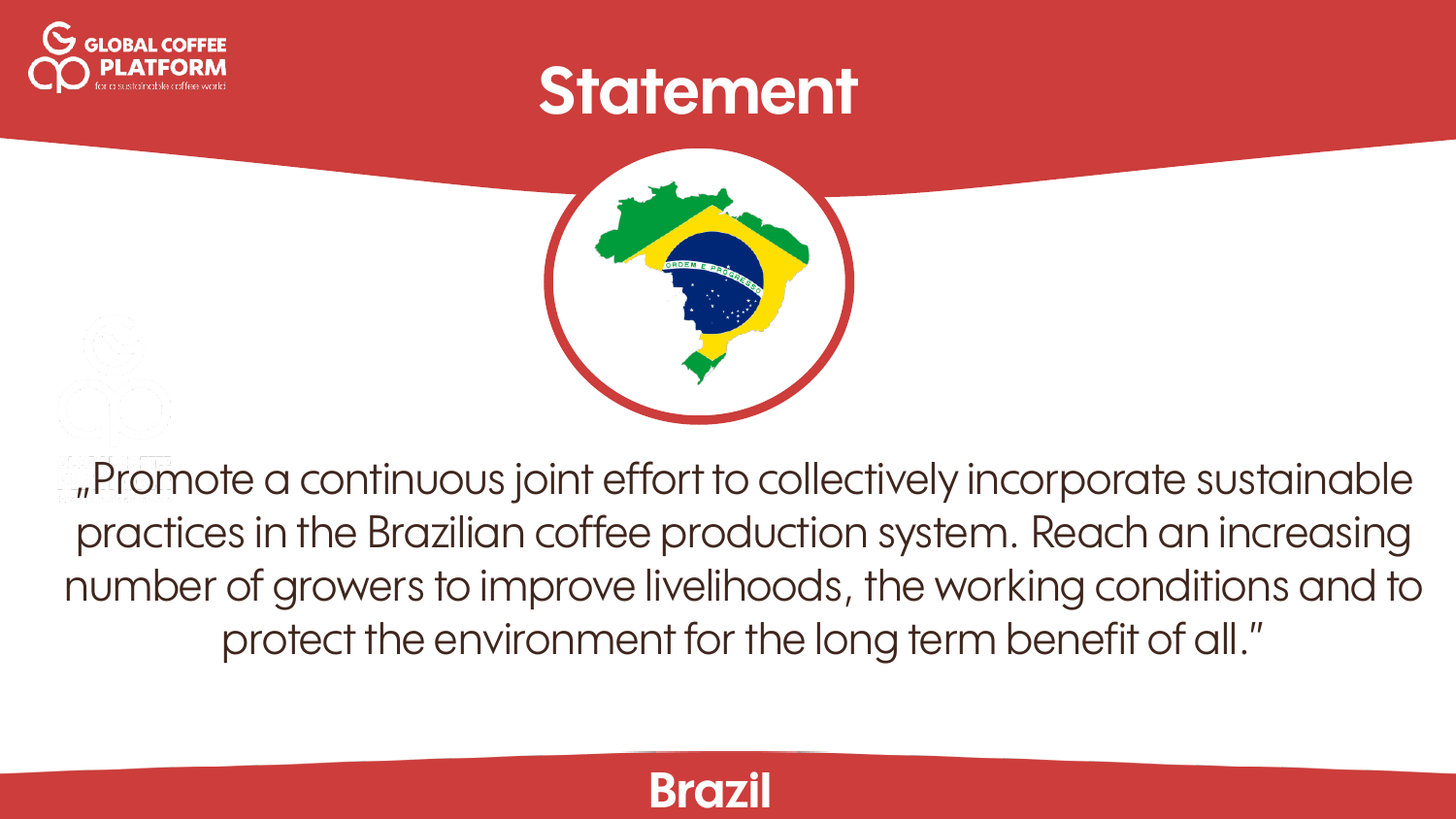

**Brazil**

• **Rollout & institutionalization** of Coffee Sustainability Curriculum (CSC):

> 700 growers trained 250 trainers trained 54 trainers trained with advanced CSC 10 trainers trained on M&E tool

• Development and introduction of **monitoring and evaluation tool** (app) to measure the adoption of CSC practices

- Development & consolidation of **34 indicators** on coffee sustainability for Brazilian context
- **Introduction of the MATC** (Technical Assistance Collective Model) methodology to 750 growers in order to increase the effectiveness of the delivery of extension service to farmers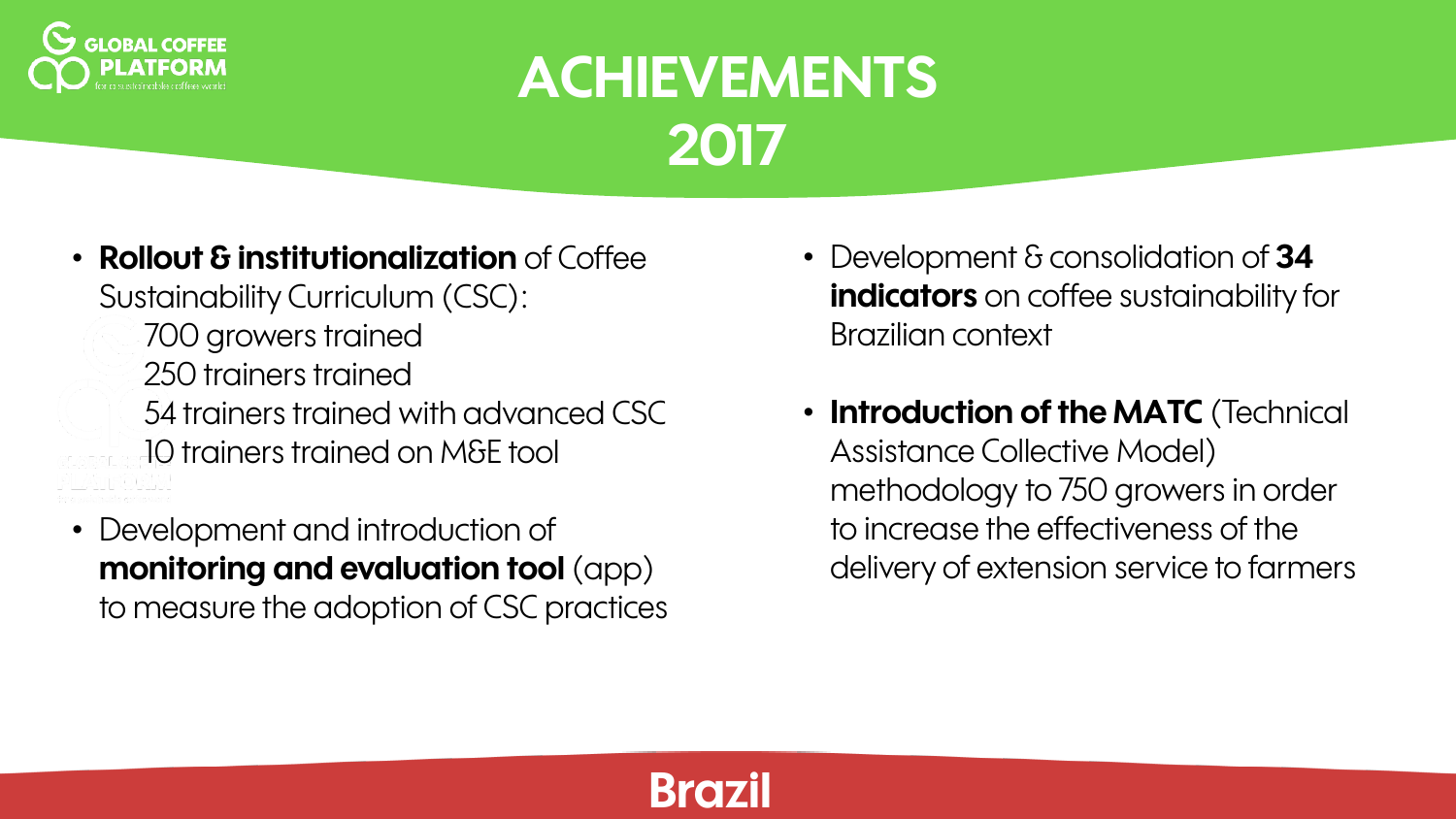

- Towards **regional sustainable coffee regions**
- Increase water use efficiency and **resilience** to drought
- **Safe use of agrochemicals**
- **Soil protection and herbicide reduction**  in Conilon (Robusta)
- **Forest protection** with implementation of best practices in Rondonia
- Further rollout of the MATC model to **increase the effectiveness of the delivery of extension service** to farmers
- Further **rollout and institutionalization** of the Coffee Sustainability Curriculum (CSC)

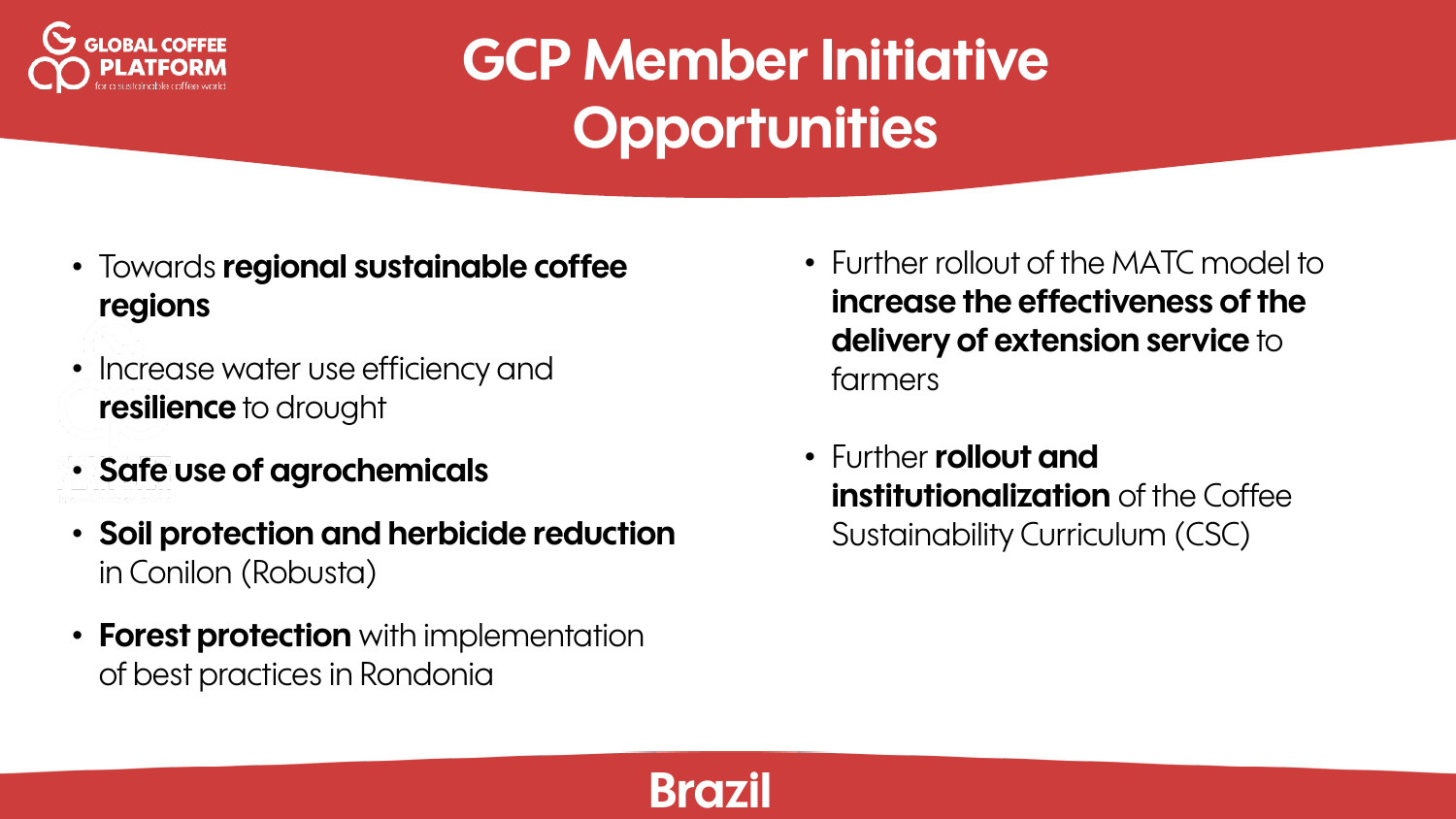

- Platform institutionalization and local ownership (Brazil Working Group and National Advisory Board)
- Further roll-out of and embed Coffee Sustainability Curriculum in public extension services and promote M&E tool (indicators & app)

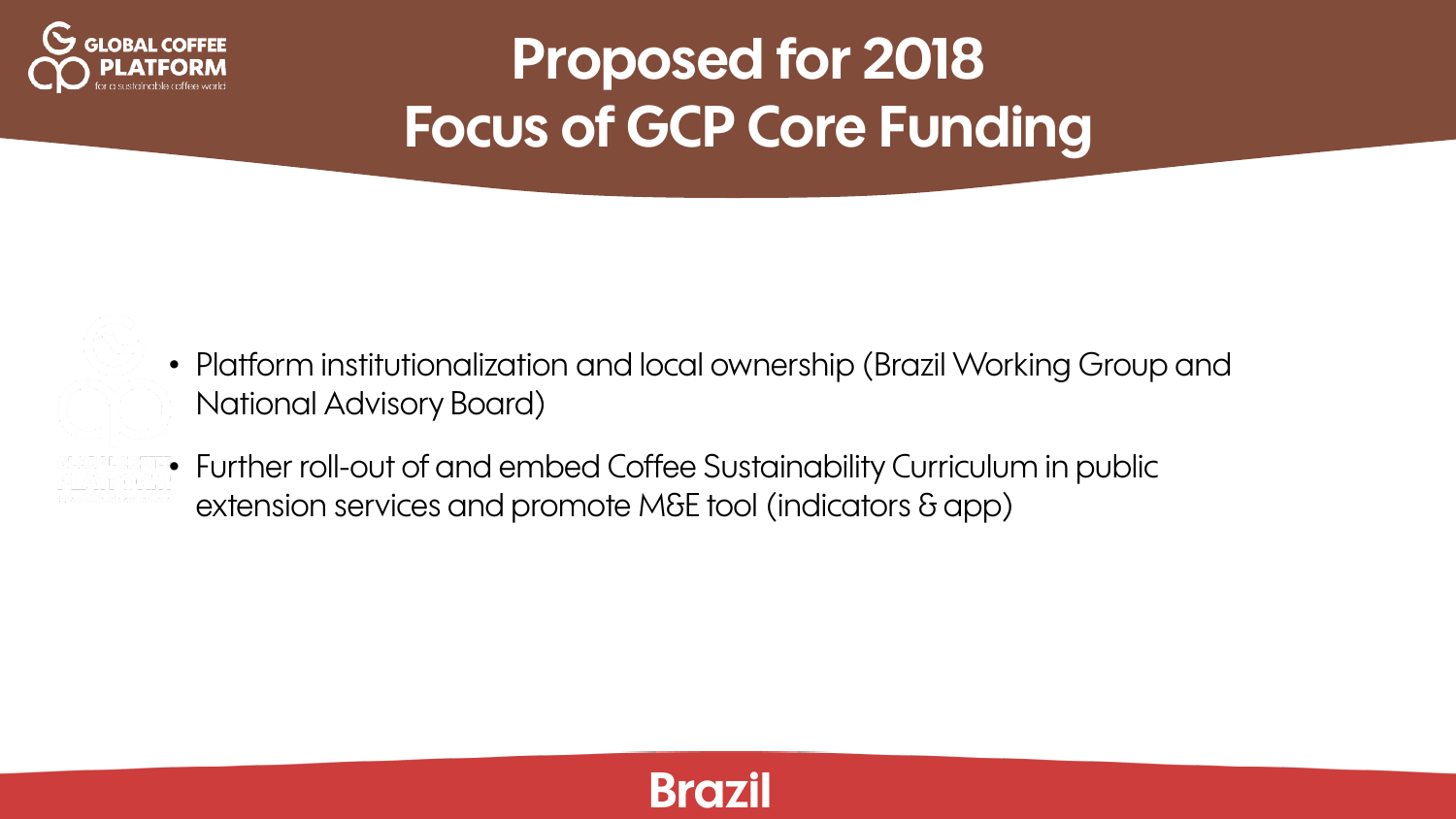







Coordinated work for a sustainable coffee sector that promotes the competitiveness of the links of the chain, respecting the wellbeing of producers and workers, and achieving a production with the best use of natural resources

### **Colombia**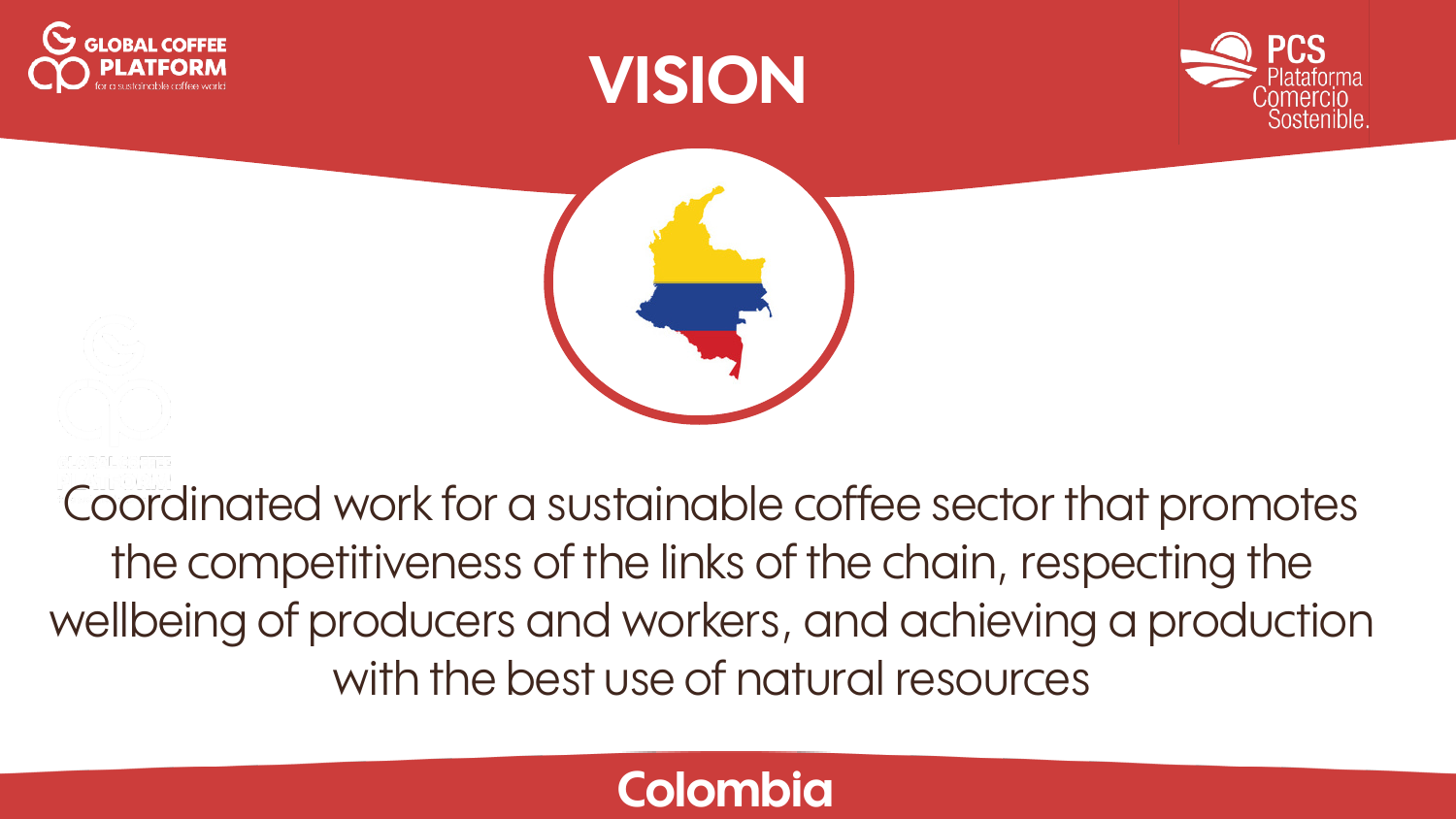



- Support of the planning process of **objectives** of Sustainable Trade Platform (PSC/STP)
- Development of **training tools on intelligent soil management and fertilization; and financial literacy**
- Development of **implementation kit for Voluntary Sustainability Standards** (VSS) to increase impact on sustainability in Colombia through these initiatives
- In-depth **gender analysis** of the Colombian coffee sector in consolidation with key stakeholders and partners

### **Colombia**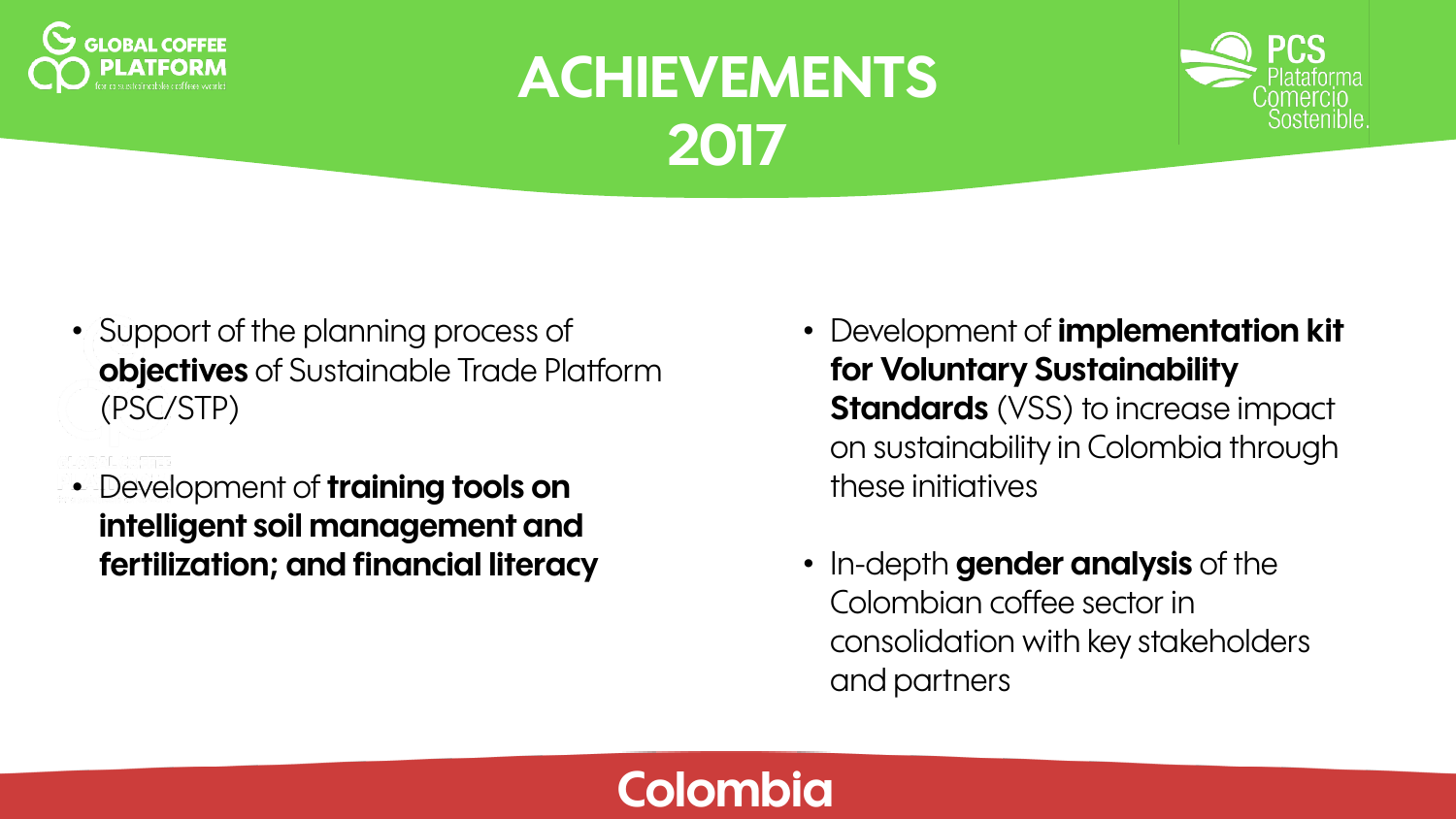



- Rollout of **productivity and efficiency practice** trainings
- **Study on smallholder economics**
- Follow up on **gender analysis**
- Further rollout of training tools on **intelligent soil management and fertilization**
- Measuring the **Economic Viability of smallholders** including the pricing of externalities

### **Colombia**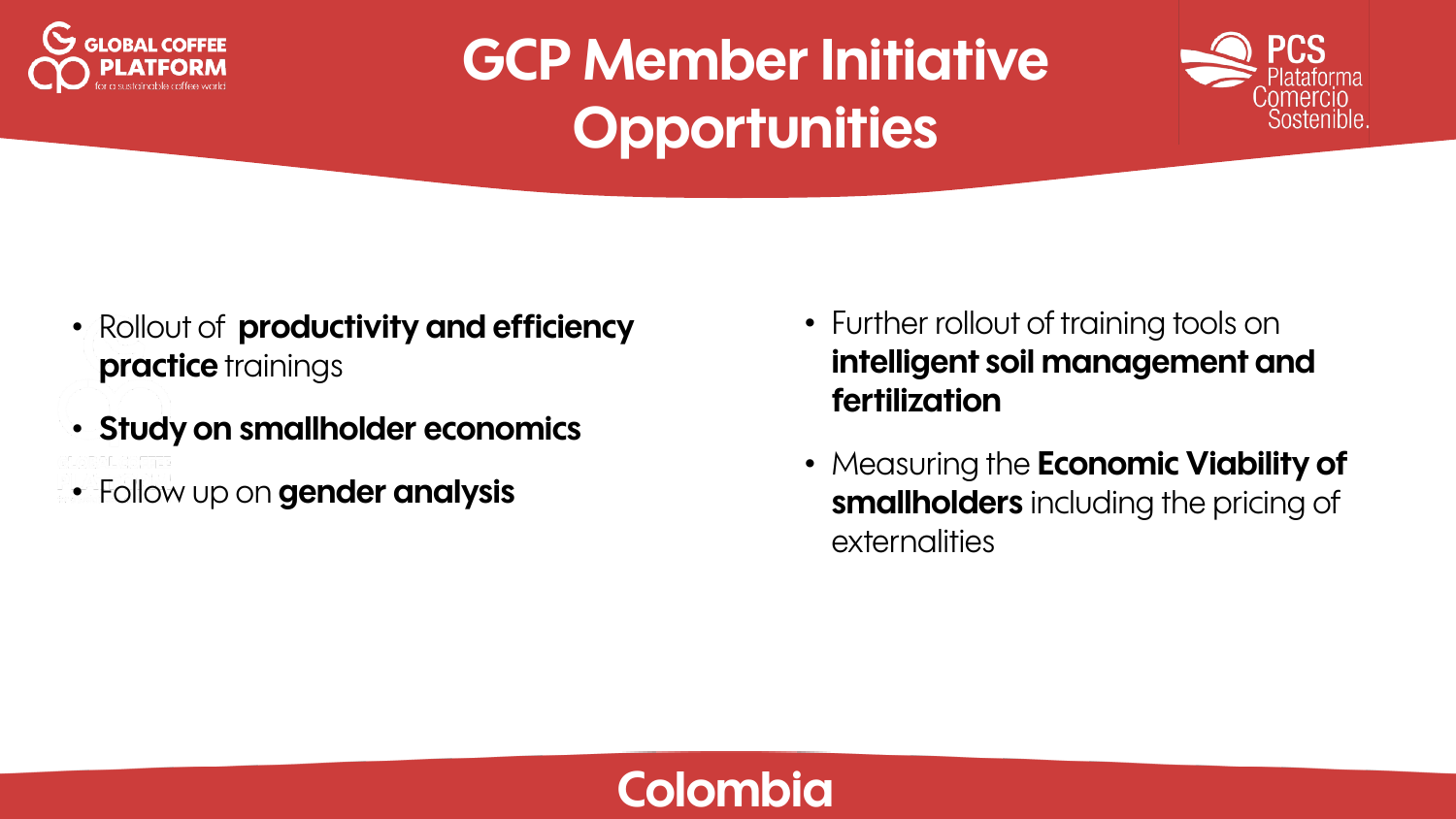





Strengthening of Platform structure via thematic working groups:

- 1- Behavioral change and adoption of technology
- 2- Economic Viability of Farming;
- 3- Voluntary Sustainability Standards

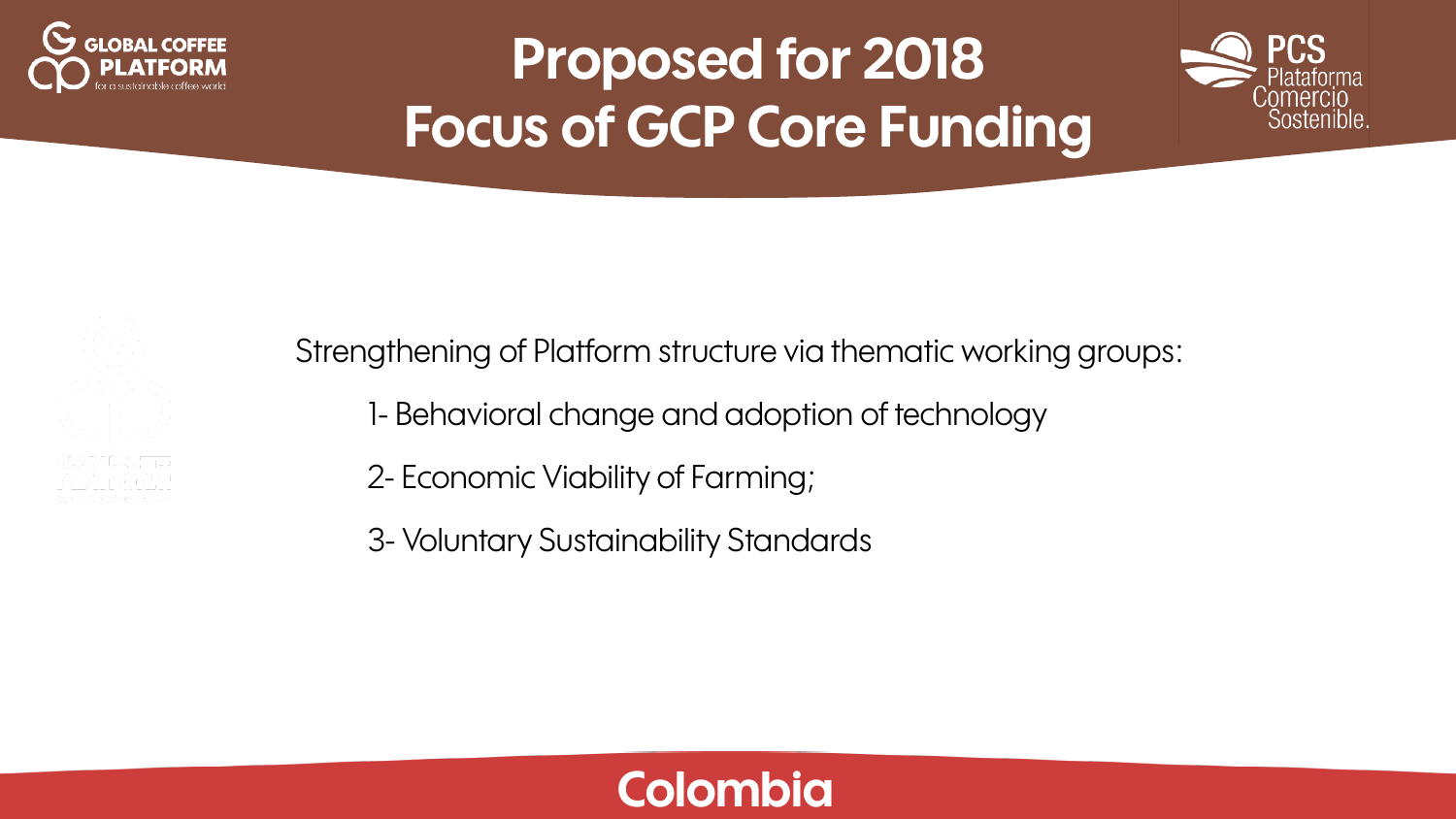

## **Statement**





"Honduras coffee platform has initiated in Q2 2017 with the support of GCP-UTZ-SOL partnership, and is formed by the majority of the private of the coffee sector stakeholders."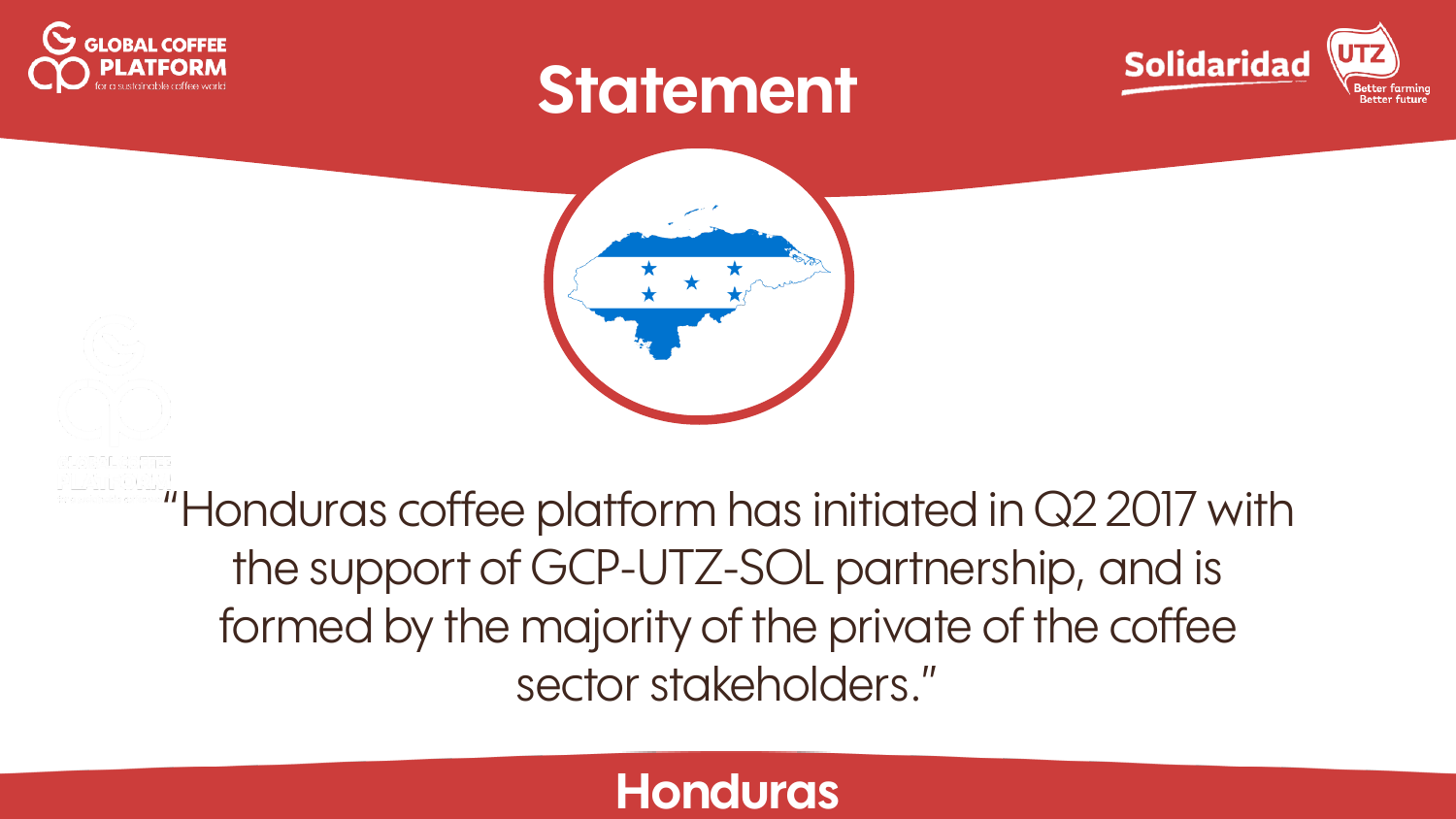



• Initiation of dynamic **private public dialogue between coffee sector stakeholders,** at national and local level, because the rapid growth of production needs to be sustainable

**Solidaridad**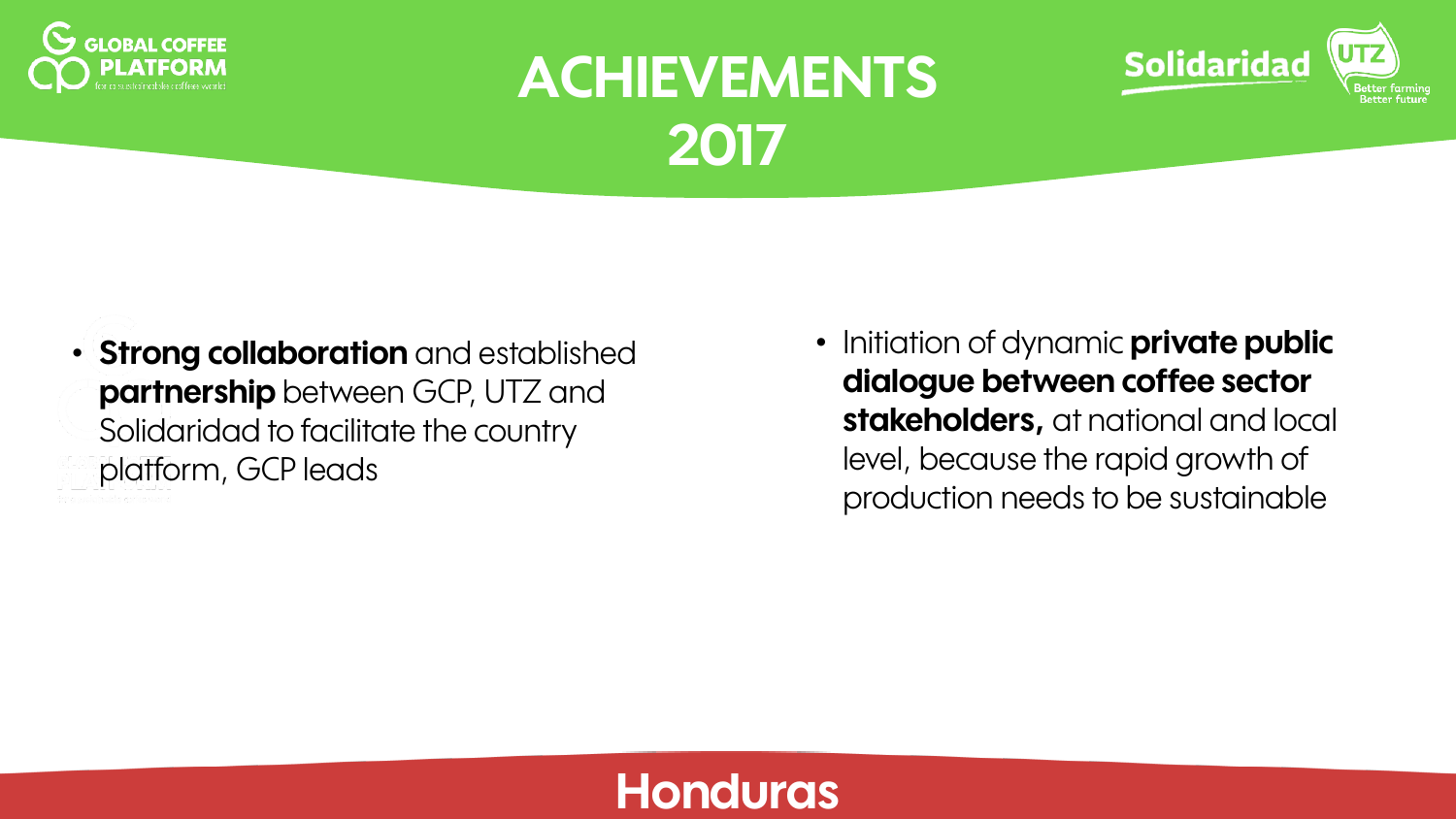



• Developing training in **good practices program** to farmers/workers, including traceability tools, investing in new wet and dry milling equipment (pulping, drying), to maintain and improve consistency in coffee quality across the supply chain

• Foster a **sustainable and environmentally friendly coffee production training program to** reinforce the implementation of current laws, good environmental coffee practices, climate smart coffee production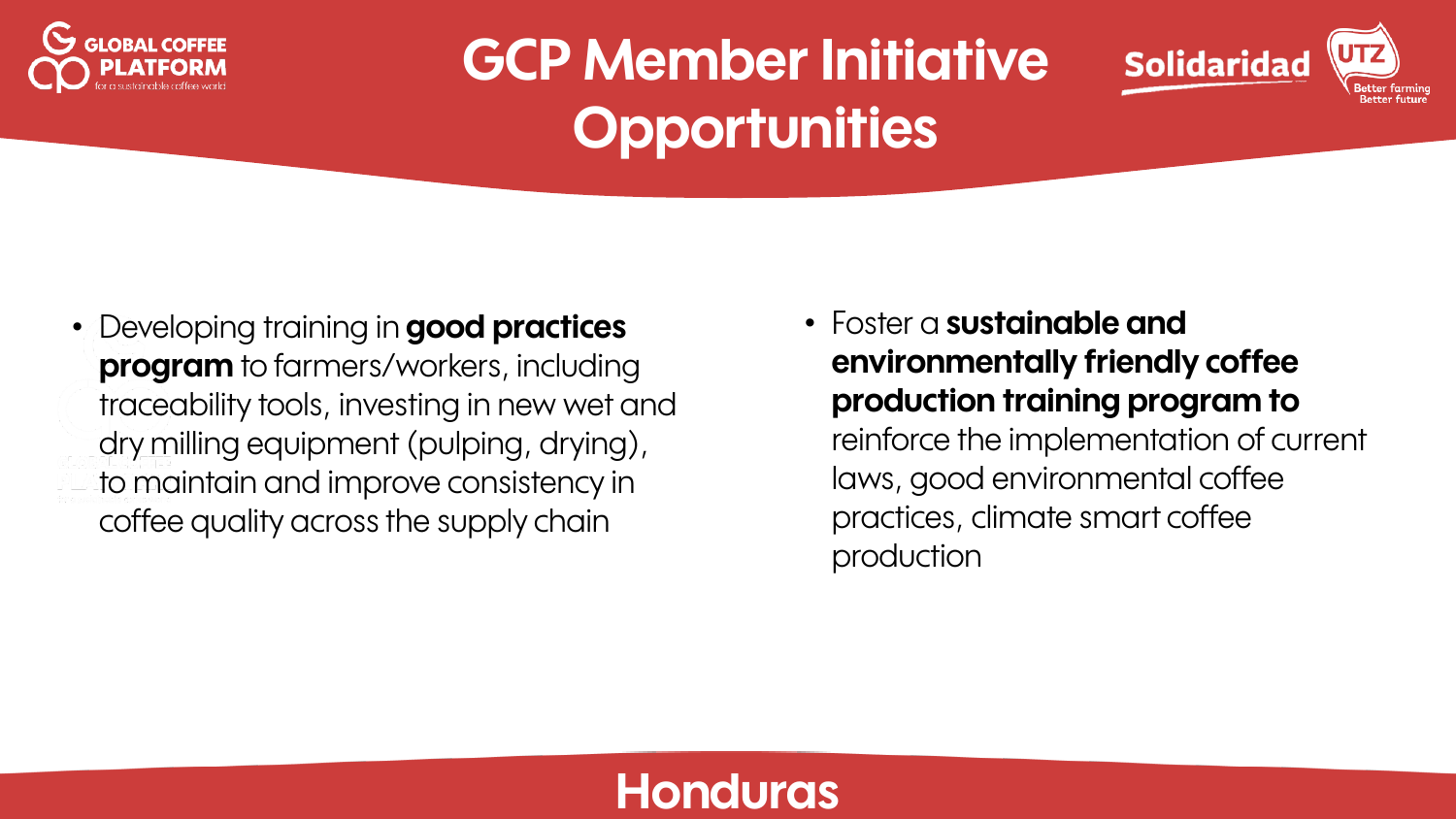



In partnership with UTZ and Solidaridad:

- Facilitating and strengthening of platform maturity
- In-depth coffee value chain study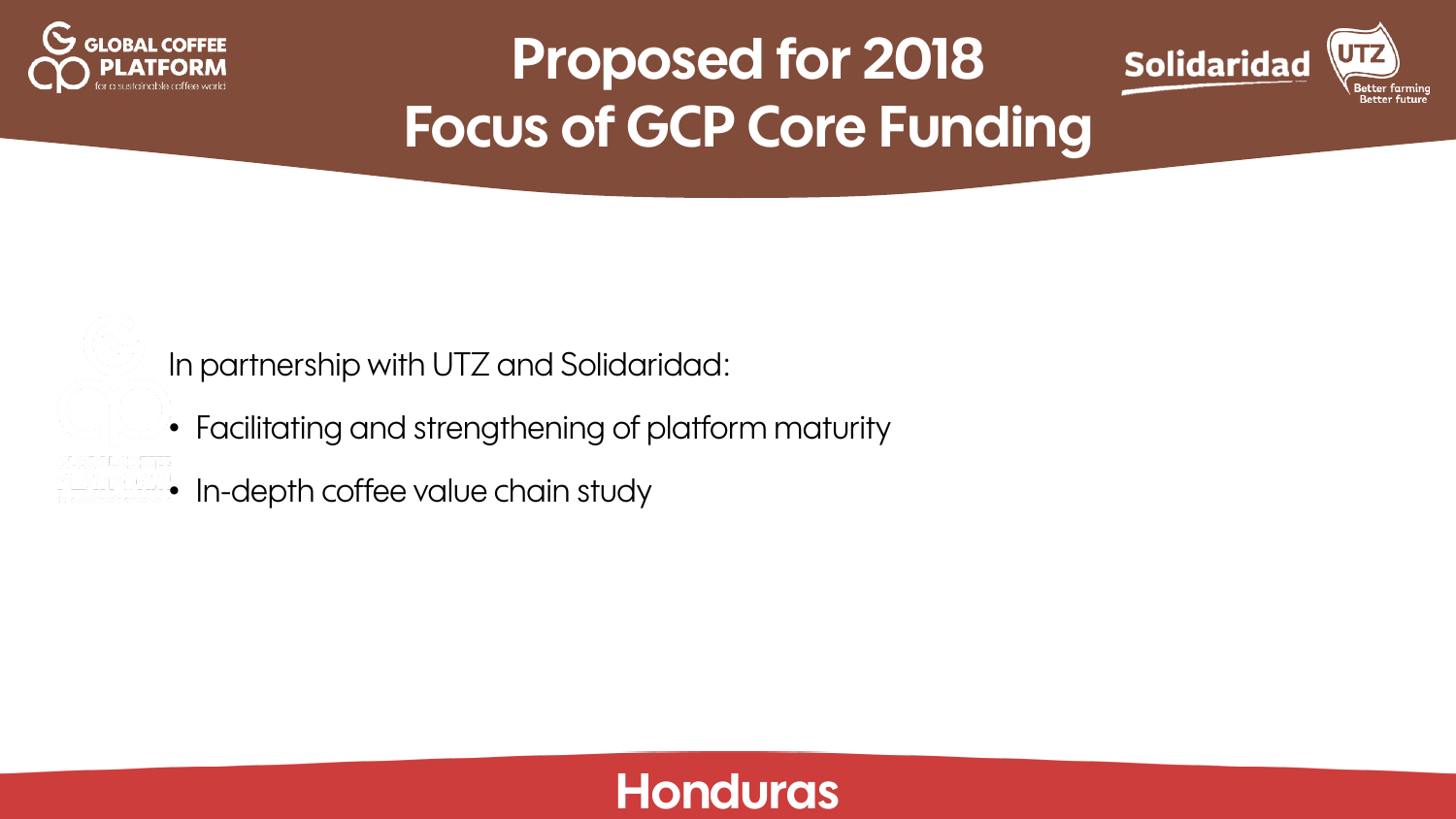





**Junta Nacional** 



"The development of a consolidated coffee statistic reporting will enhance the credibility and transparency of the coffee sector, and will allow to the main stakeholders and institutions to outline their strategies and to measure the impact, then they can align their actions to achieve country goals."

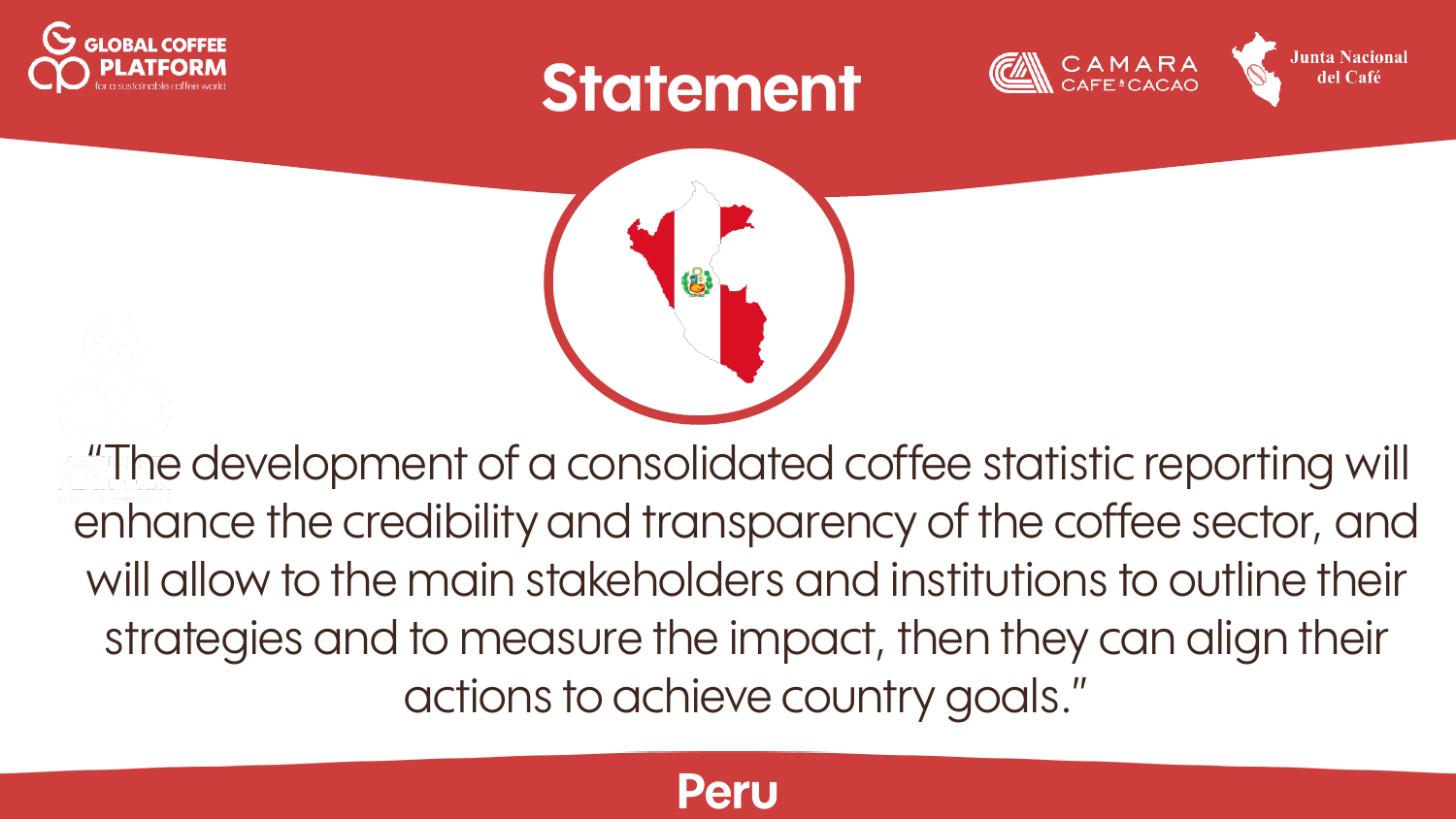



- Establishment of the **"Alianza para el Café Sostenible" between GCP, Camara and Junta,** to strengthen the coffee multi-stakeholder dialog
- Kick off of the development of a **consolidated coffee statistics** to be endorsed by the Consejo National del Cafe (CNC)

• Establishment of **multi-sectoral working groups** led by CNC to elaborate the national action plan of the Peruvian coffee sector, with the support of SECO and UNDP

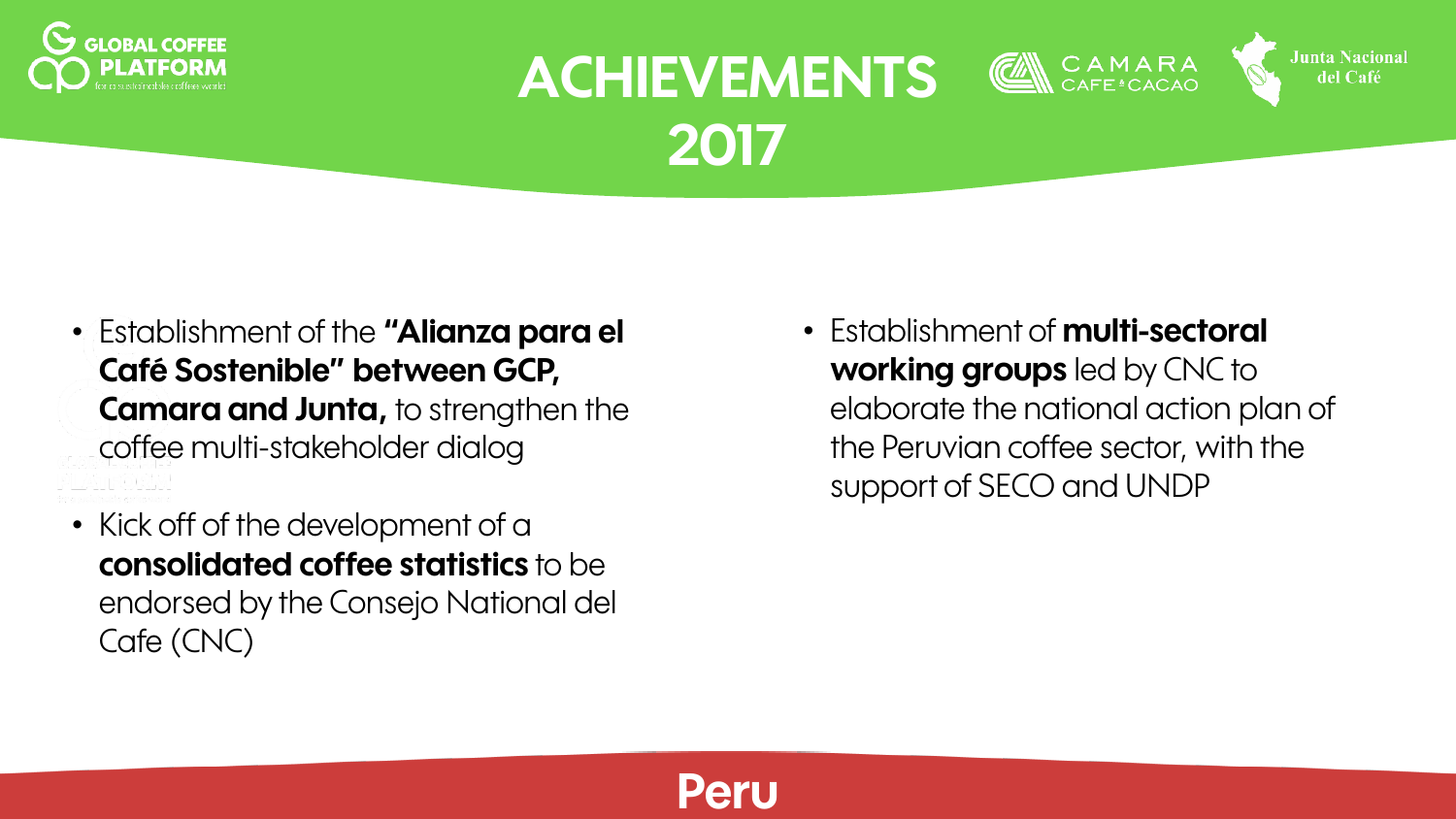



**Junta Nacional** del Café

- **Strengthen the multi-stakeholder dialog** as a country platform (CNC + Working Groups = National Action Plan)
- **Country consolidated coffee statistics**
- **Mapping and alignment** of the sustainability initiatives
- **Traceability pilot projects**

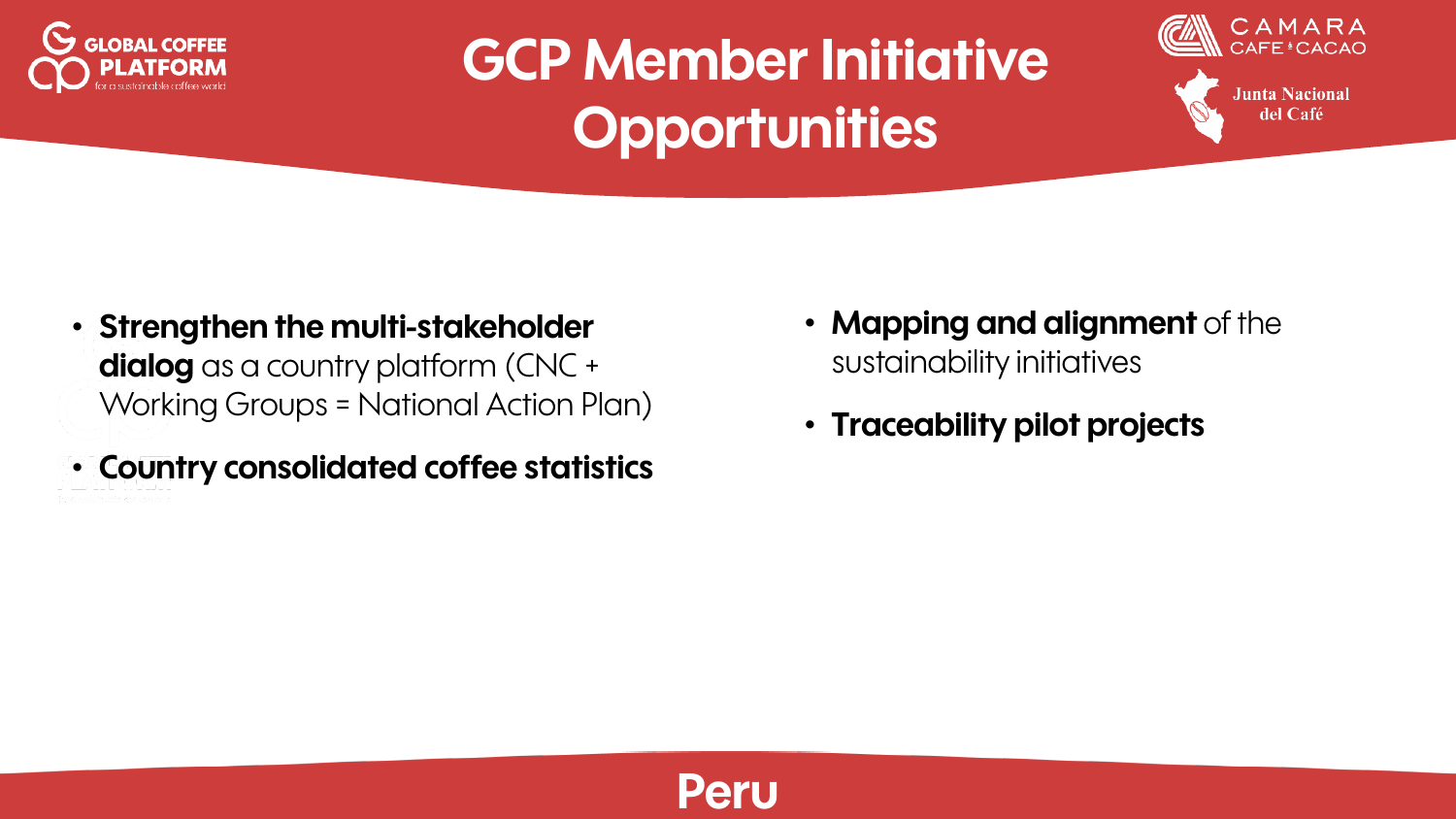



• Further embedding and institutionalization of the coffee statistics with the Consejo National del Cafe (CNC)

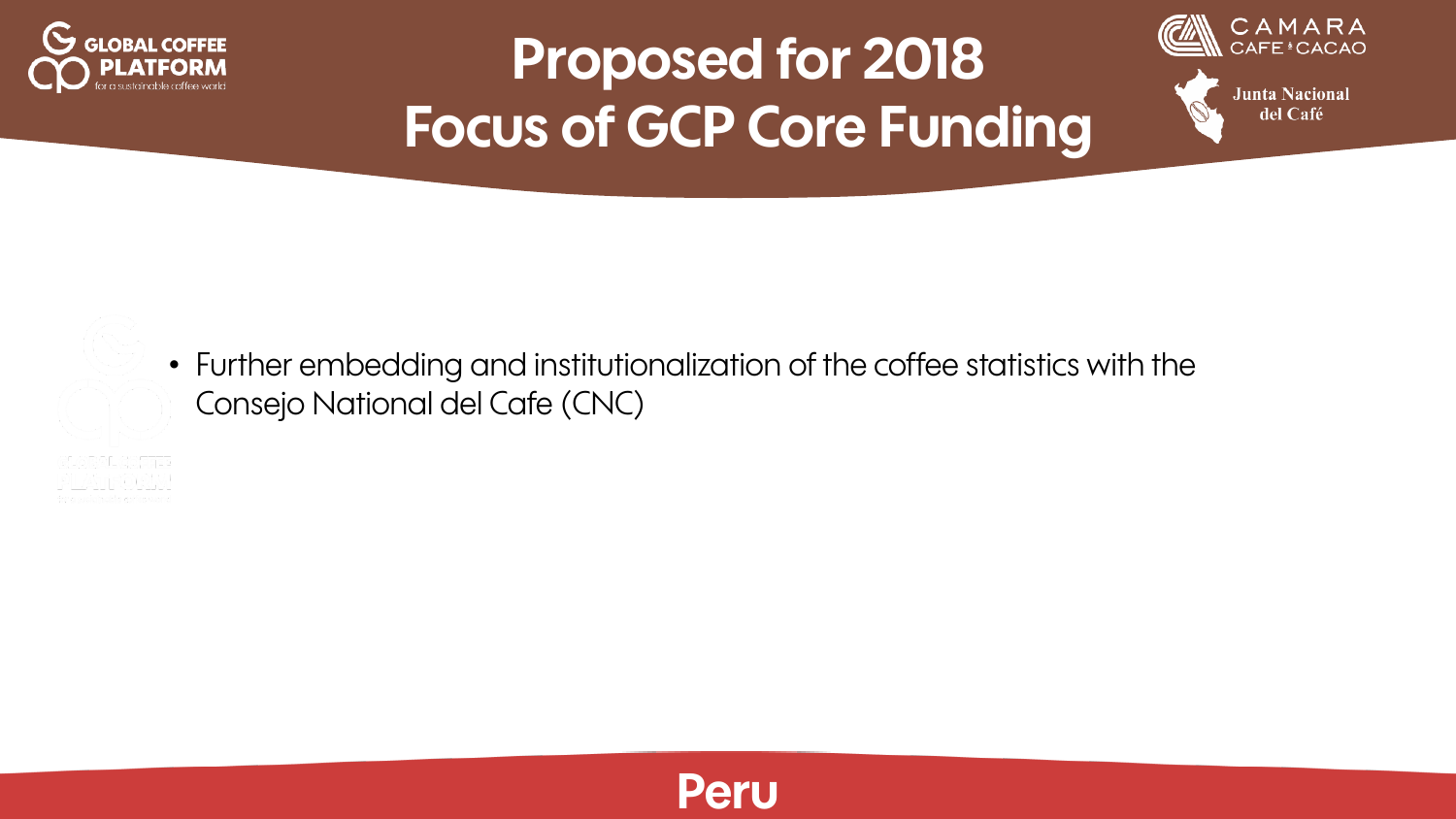





For a competitive, equitable, commercialized, profitable and sustainable coffee sub sector to increase coffee production, productivity and value addition

### **Uganda**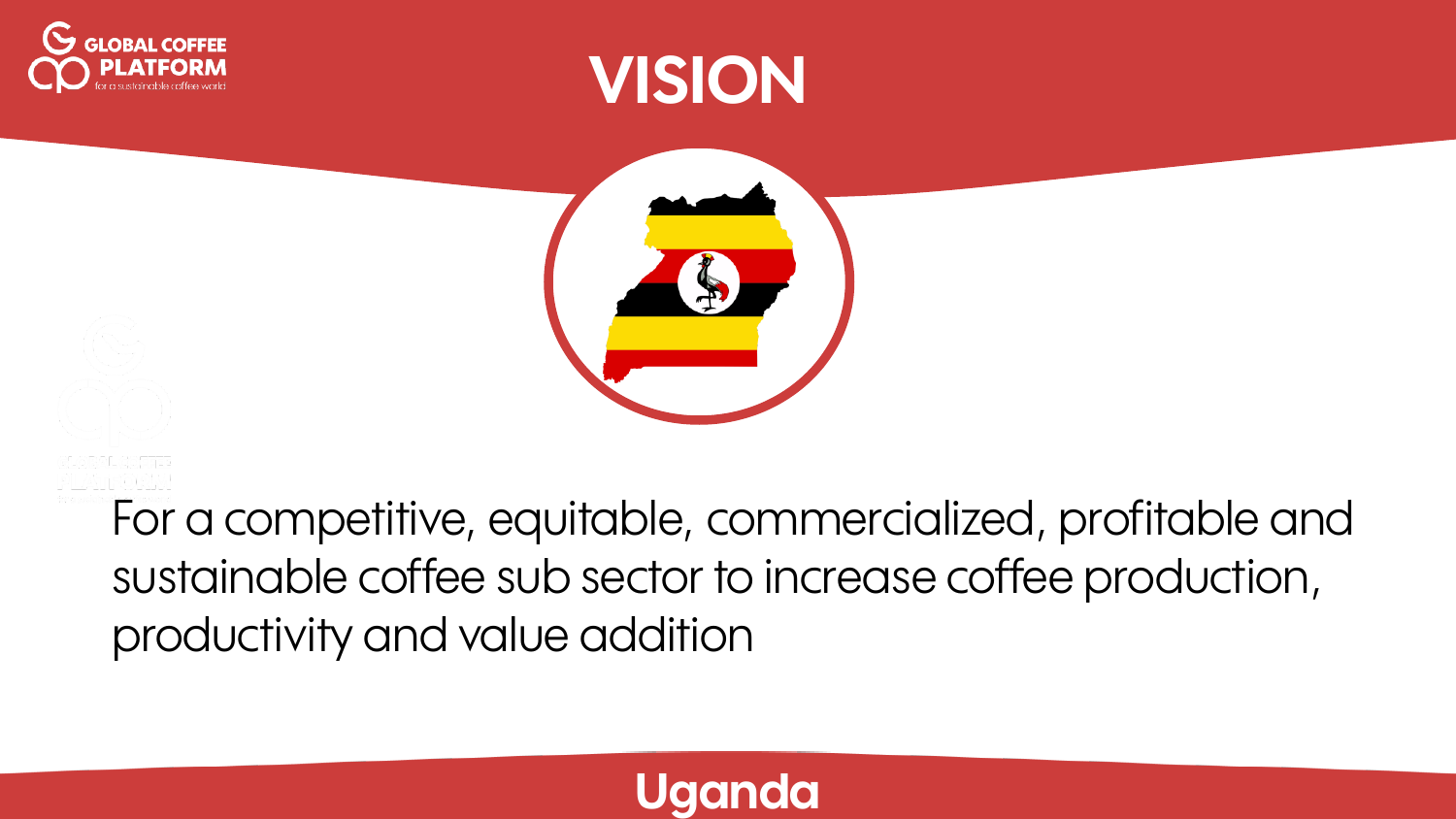

- **1. National Steering Committee**
- Key issues identified & working groups established (Economic Viability and Climate Change)
- National Steering Committee contributed to the developed of the coffee road map (tool for achieving 20 million bags by 2030)
- Annual Stakeholder meeting with launch of the Coffee Road Map

**2. District Coffee Extension Programme**

- 180 agronomists/coffee community based facilitators across 3 districts trained
- Private sector roll out of DCEP in 3 districts -150 lead farmers and 30 field staff trained
- Establishment of an oversight committee for quality control

**Uganda**

#### **3. Annual Coffee Shows**

- Over 15,000 farmers participated
- Increased private sector involvement in coffee shows
- M&E with improved indicators
- Increased sustainability by commitment and involvement on district level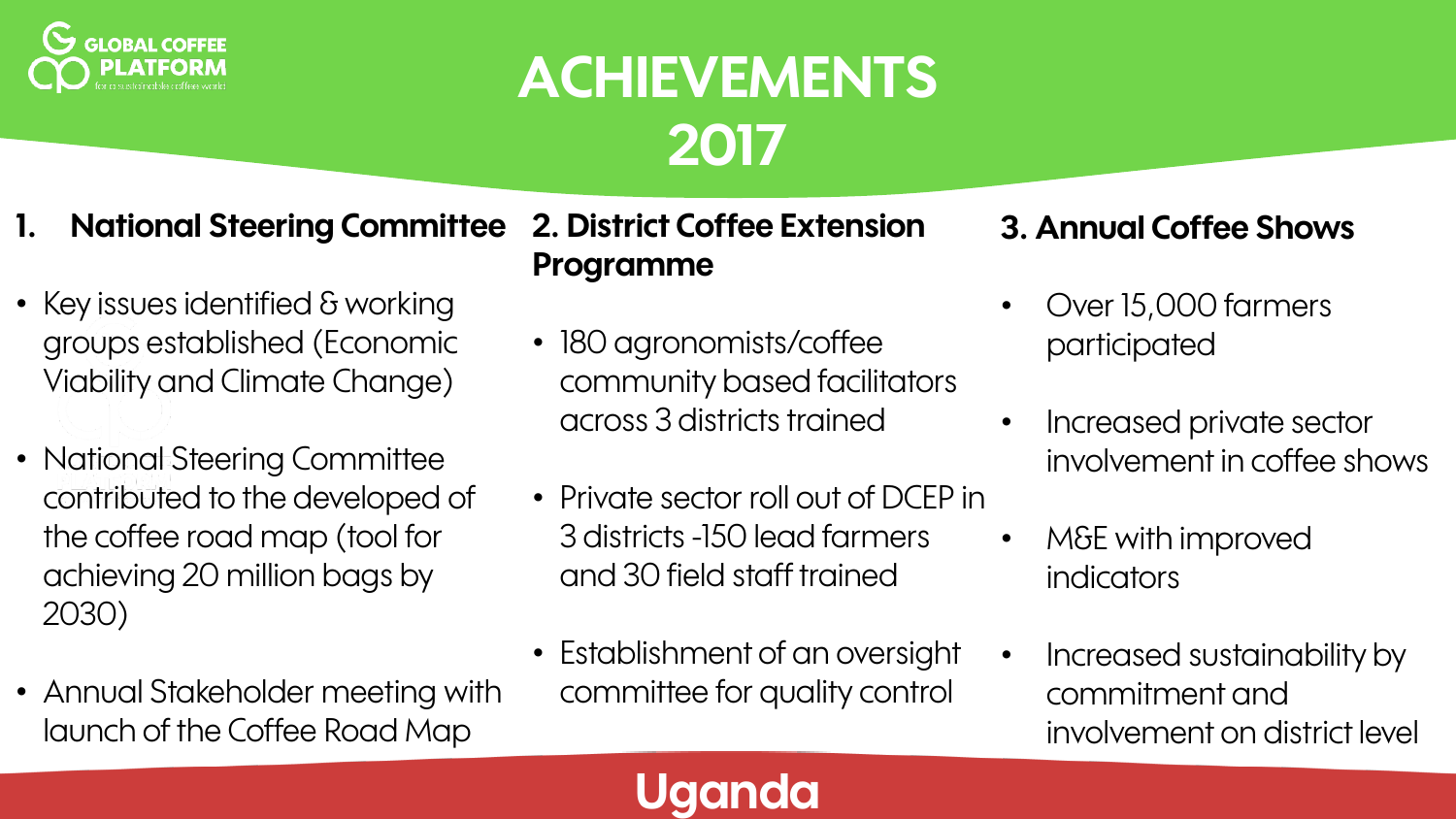

**1. From district coffee extension training of trainers to Integrated coffee extension services:**

- **Agronomy training** of trainers integrated into coffee extension services
- **Study review** of the impact of the harmonized extension materials
- Updating of the **harmonized extension materials**

#### **2. Multi Crop Coffee Shows:**

- National Steering Committee working group developing a **multi-crop coffee show model** to be piloted in 10 districts
- National Steering Committee members link with District Steering Committee members
- Workshops (dissemination of findings to farmers on Economic Viability, Youth and Gender and Climate Change) – increased M&E

### **Uganda**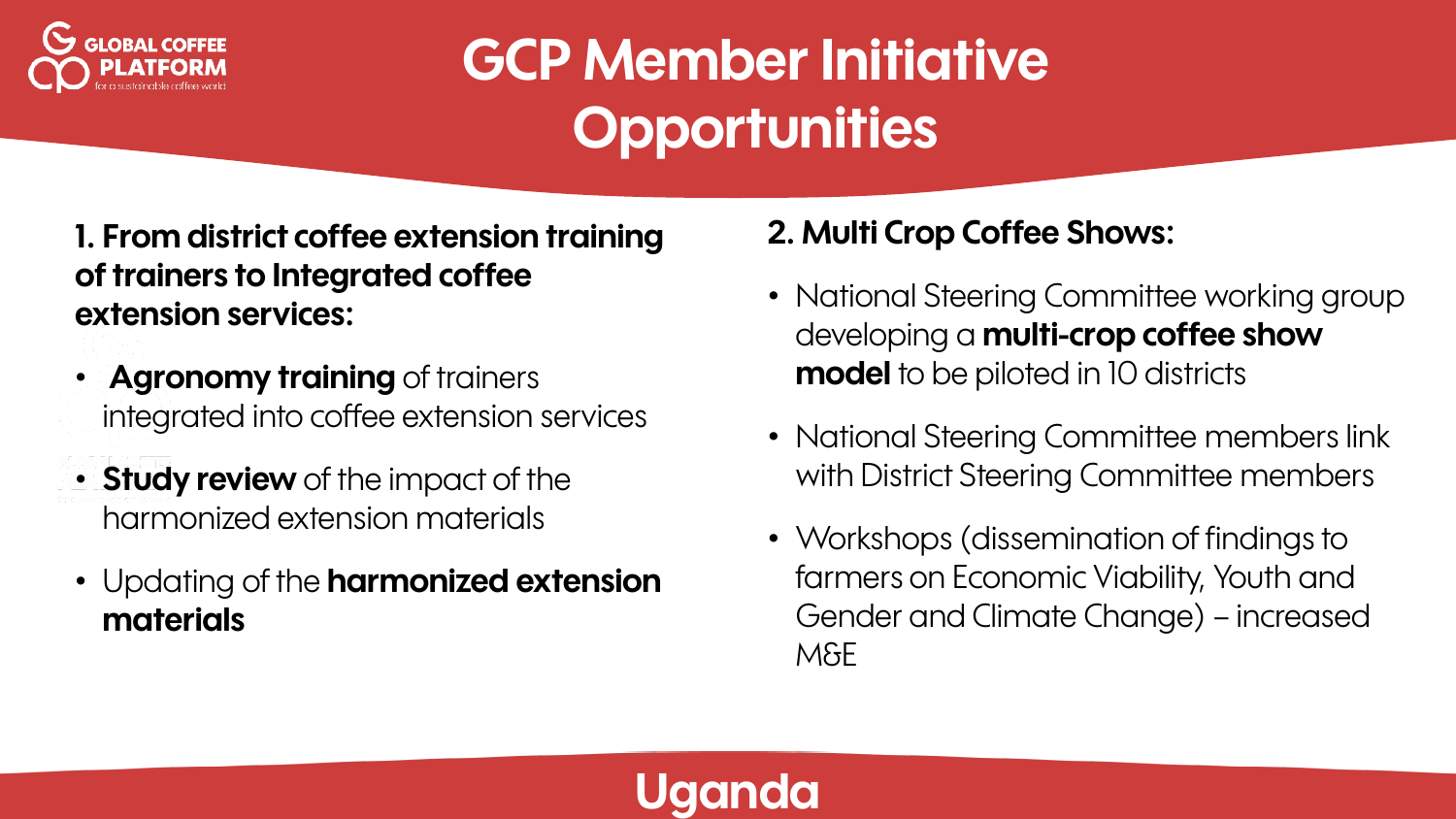

#### **1. Uganda Coffee Road Map**

• Annual Stakeholders Meeting & National Coffee Platform annual report (update on the coffee road map and implementation plan)

#### **2. National Steering Committee Working Groups**

- Climate Change working group (looking at development of sector action plan)
- Economic viability of coffee farming (looking at cost benefit analysis)

### **Uganda**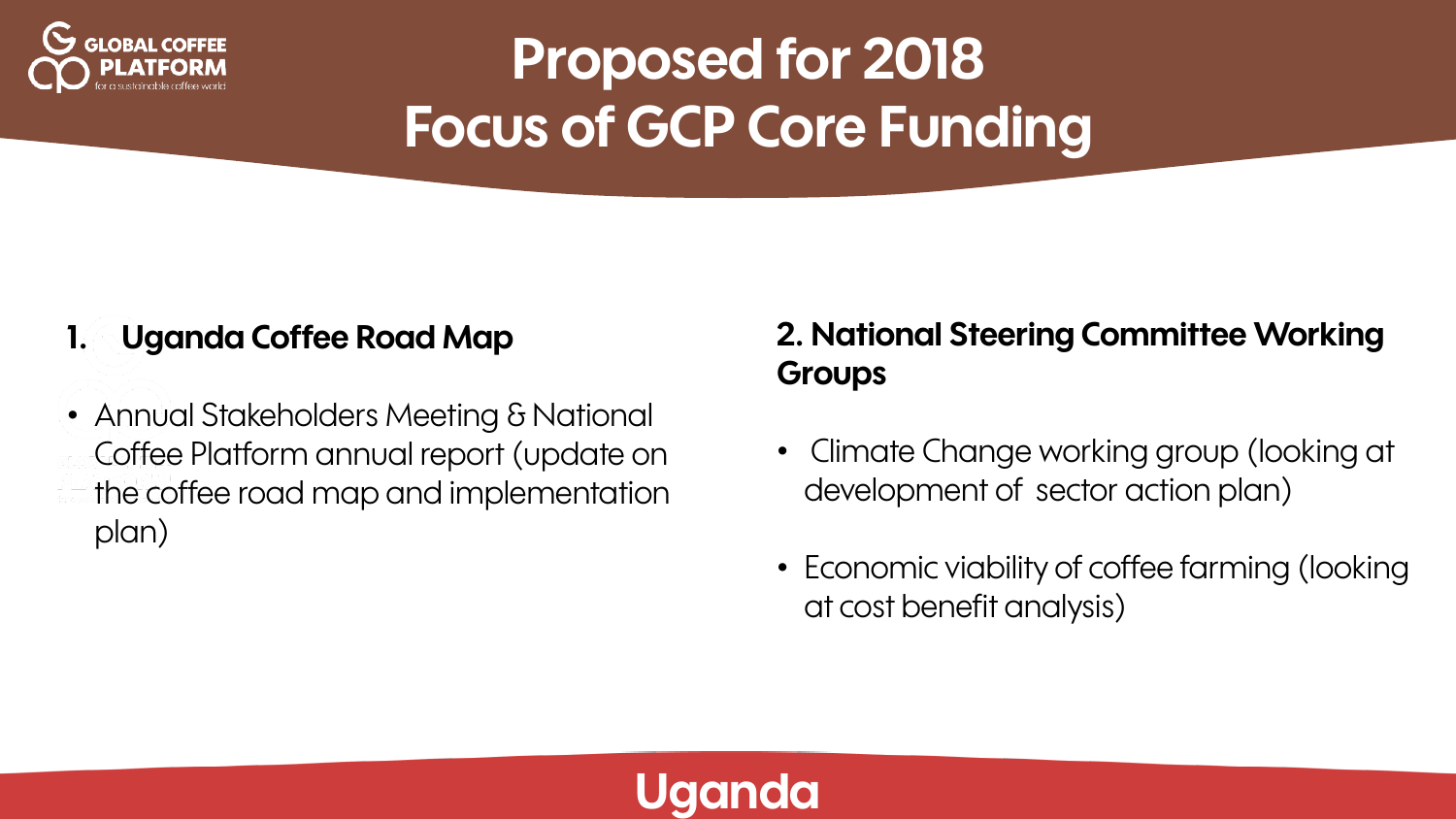







The Tanzanian coffee industry aims to build a long term sustainable and profitable coffee industry to all stakeholders, producing internationally recognized high quality Arabica and Robusta coffees and making a significant contribution to macro-economic stability, poverty reduction and improved Tanzanian livelihoods.

### **Tanzania**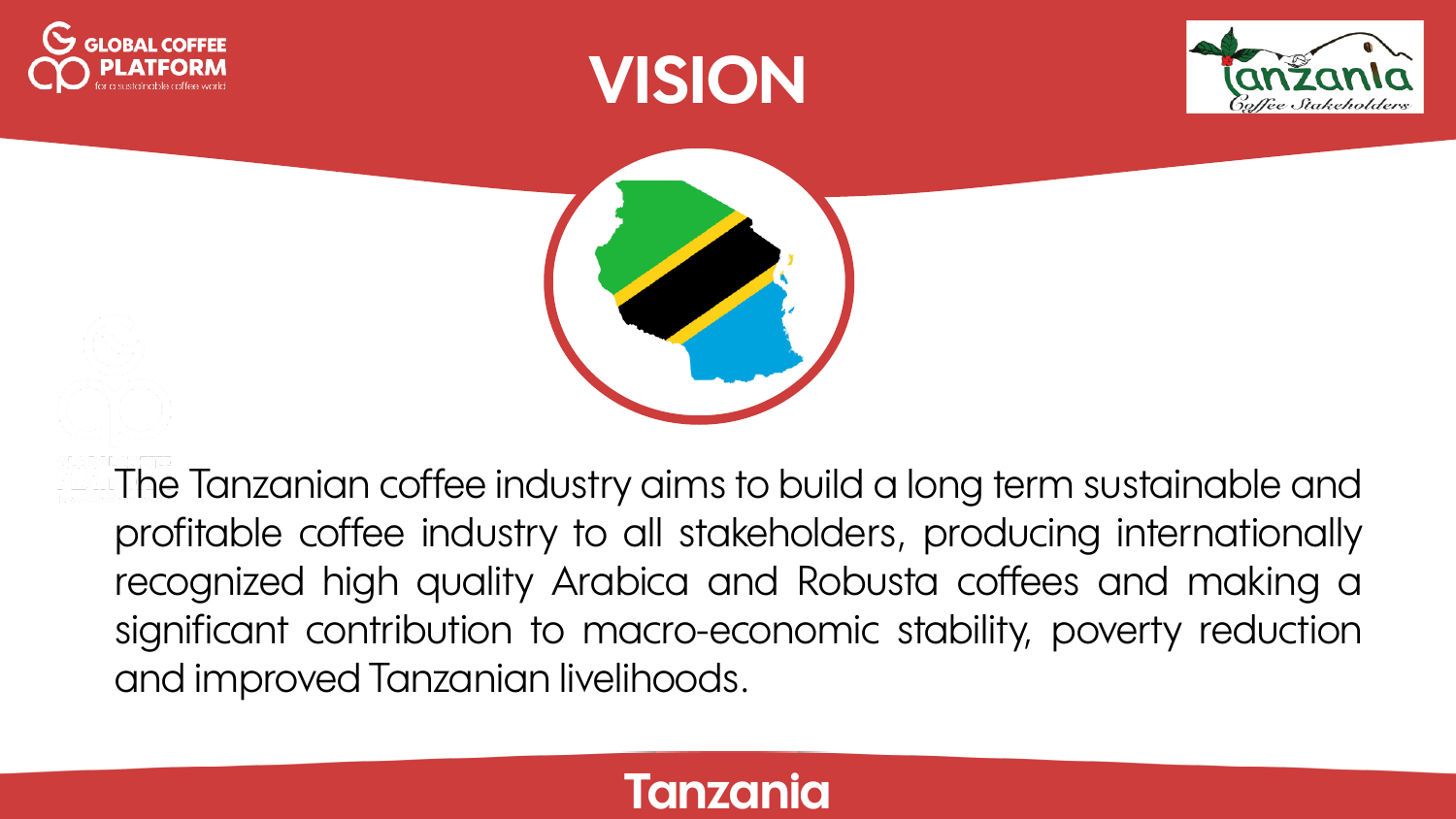



- **National Sustainability Curriculim rollout**: 98 Trainers of Trainer (public and private sector trained
- **M&E framework** for National Sustainability Curriculum developed

• **Mid-term evaluation** of the National Strategy completed

### **Tanzania**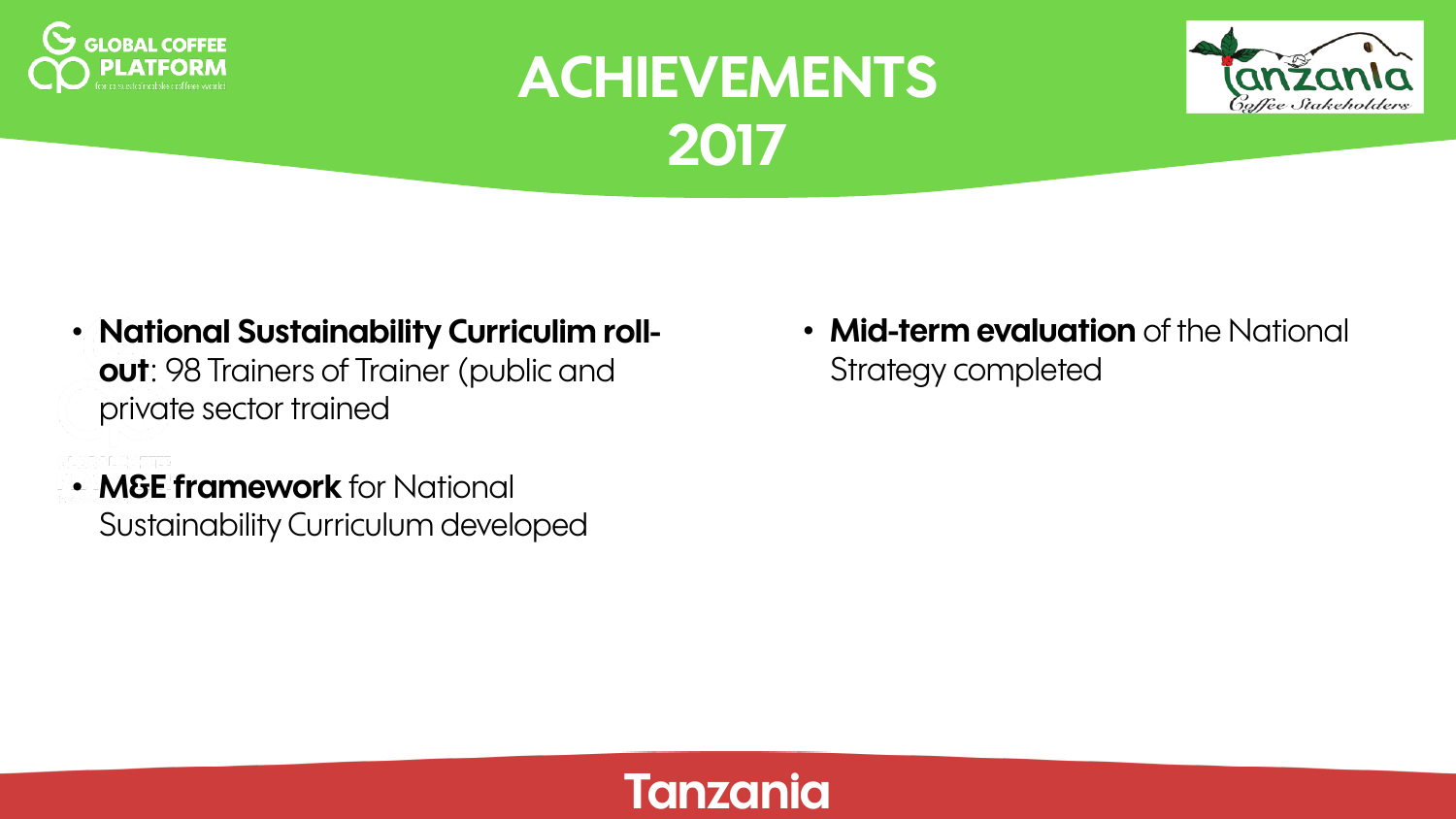



• Focus on **strengthened extension** through drill-down of National Sustainability Curriculum roll-out to district level

• **Working group on Economic Viability** formed and working on business case for main types of farmers in main production zones

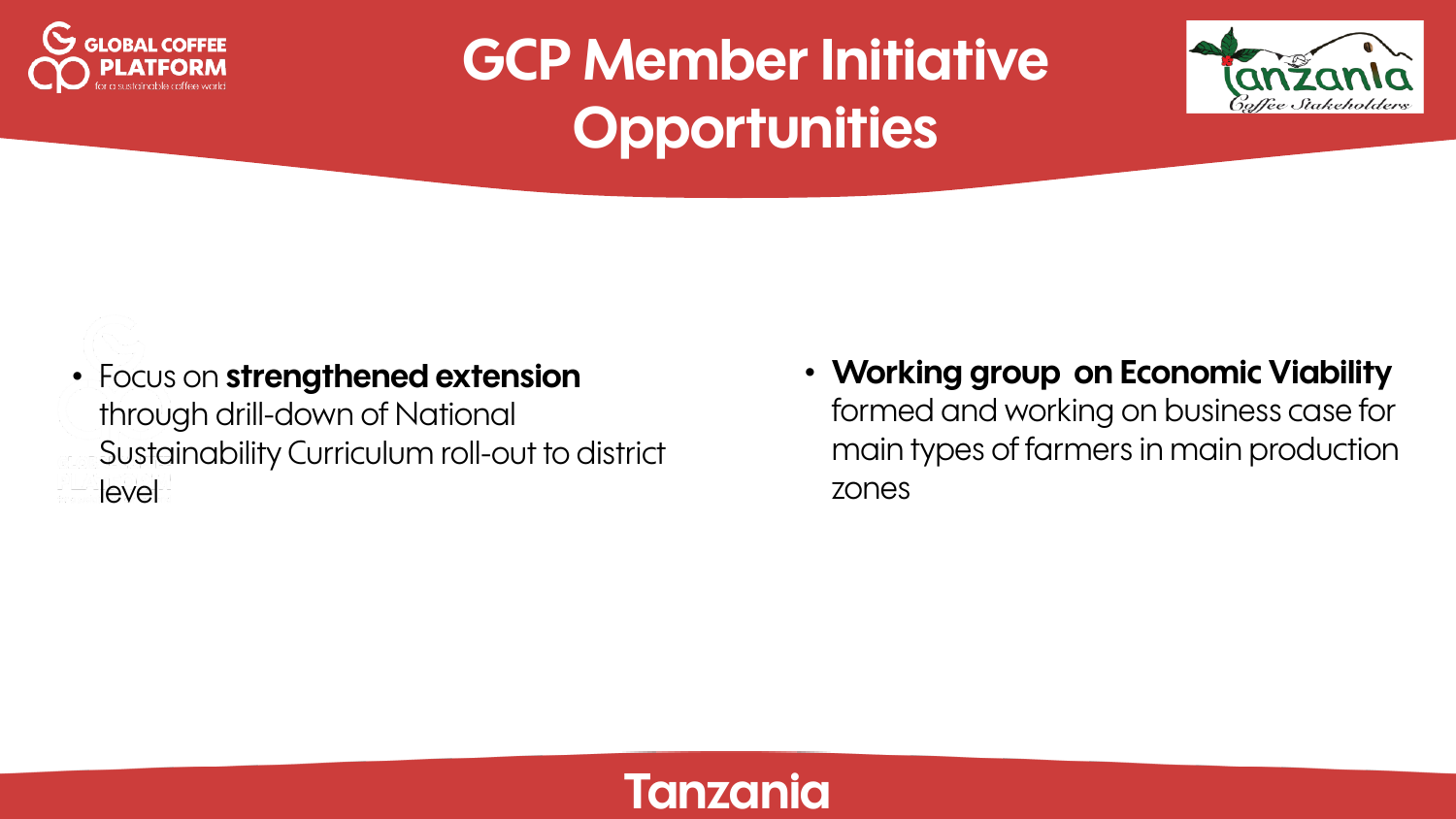



- Invigorate drive for increased production through development of a joint roadmap
- Leverage funding to address key issues affecting low production
- Identify drivers of economic viability for Robusta and Arabica farmers

### **Tanzania**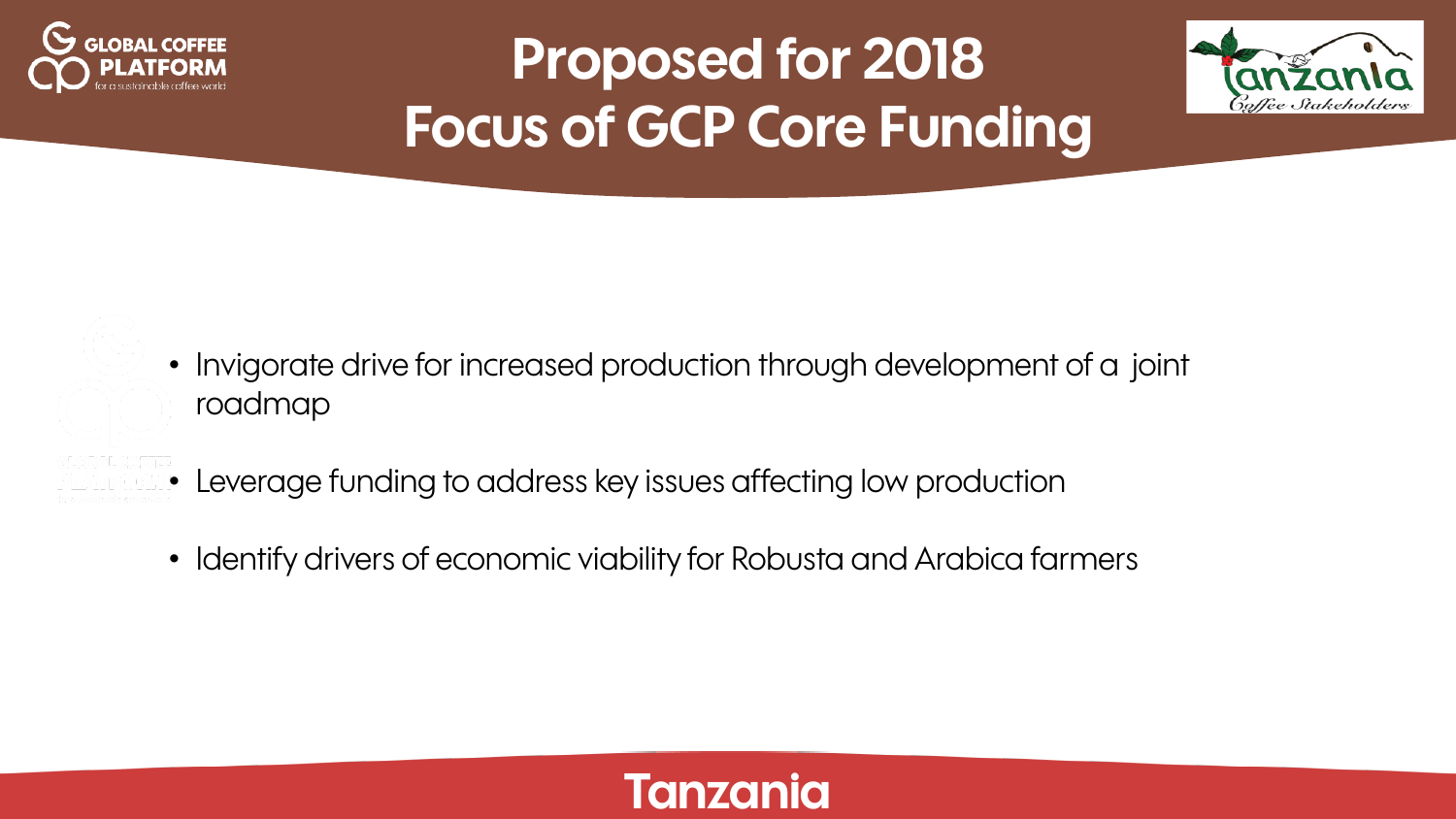







To develop Vietnam's coffee sector towards sustainability, high quality, meeting market demand, providing high added value and increasing income for farmers and enterprises

### **Vietnam**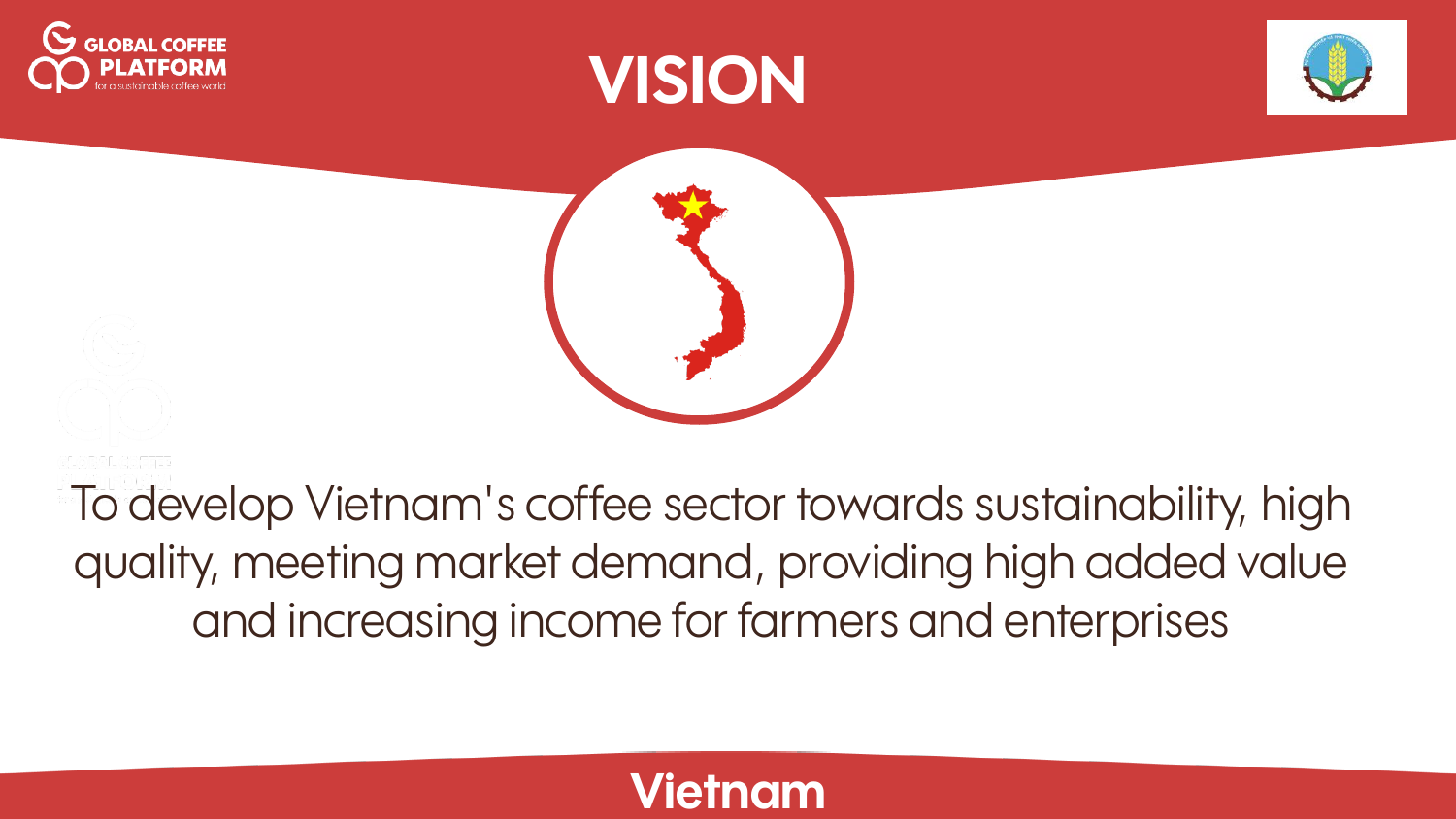



- **Strengthening structures** of Vietnam Coffee Coordinating Board (VCCB)
- **Alignment with key coffee sustainability related programs** in Vietnam
- **Revised National Sustainability Curriculum** (NSC) towards climate change adaptation
- Kick off of **coffee sector information system** (incl. NSC measurement app) to strengthen traceability system
- Launch of **coffee production consolidation pilot**

### **Vietnam**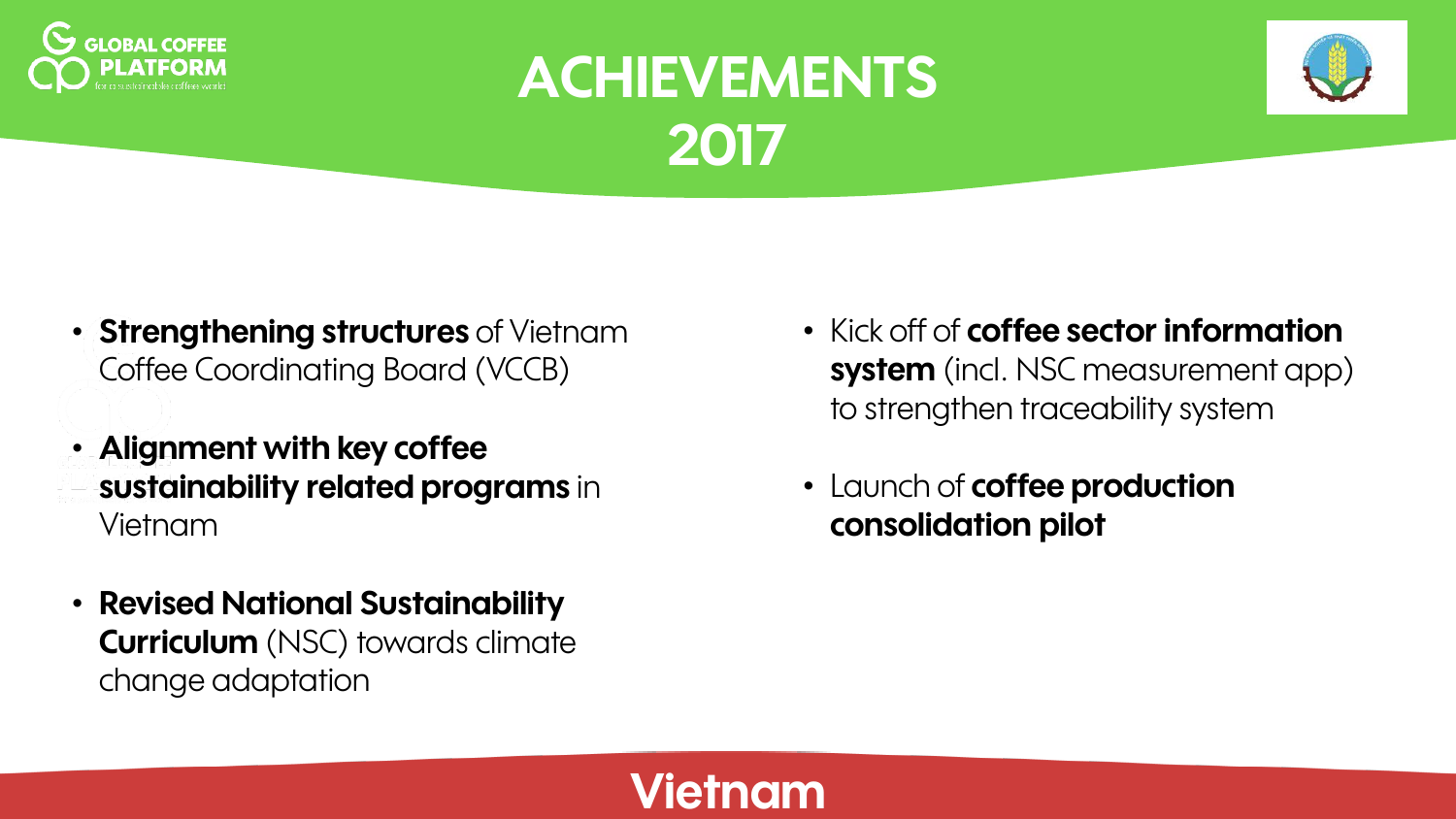



• **Climate change adaptation**:

sustainable water management, deforestation free sourcing, agroforestry system

• **Scale up production consolidation** to improve economic viability for farming

- **Scale up agrochemical management**  for coffee production
- **National Sustainability Curriculum M&E app** roll out

### **nam**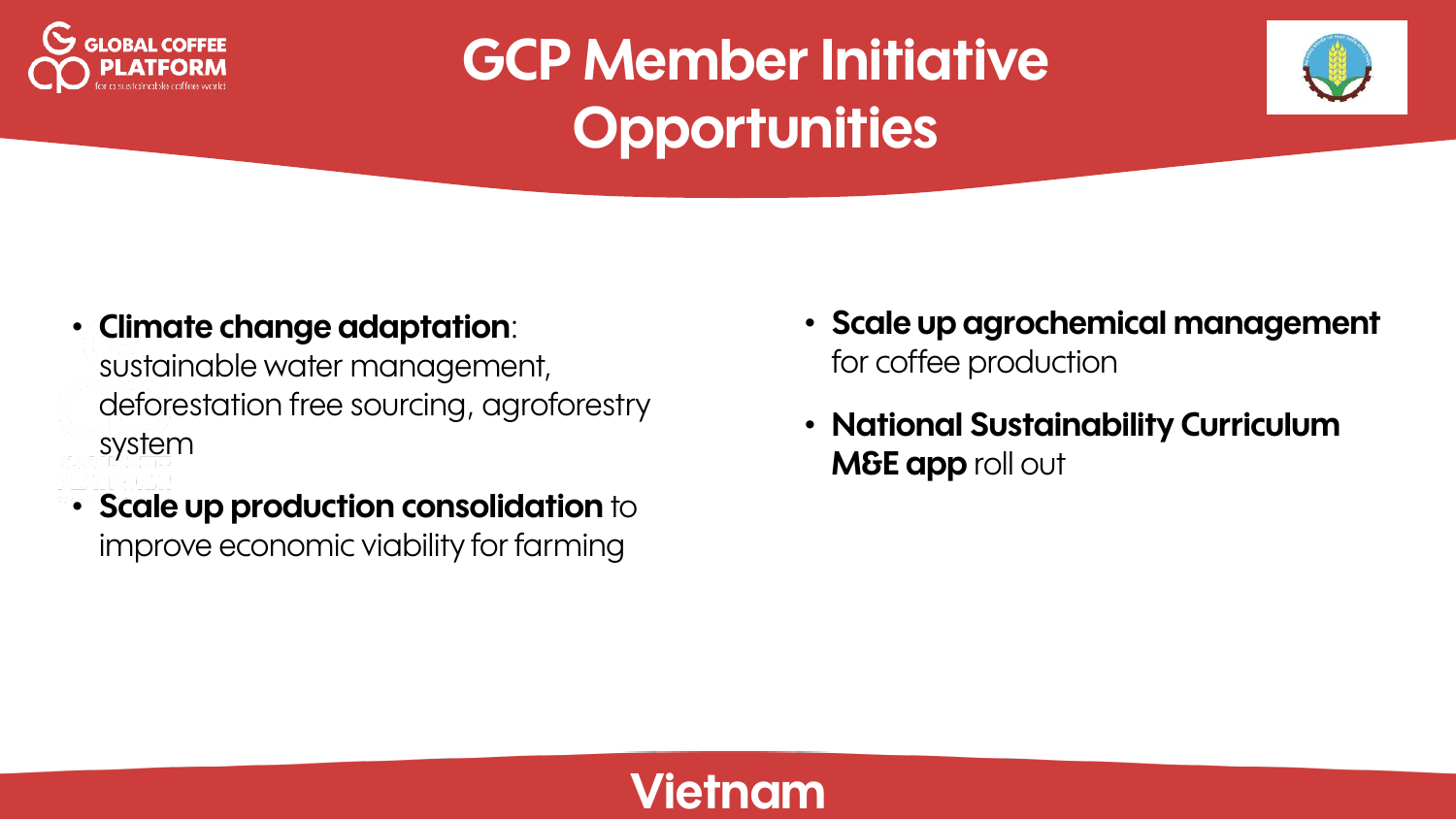



- Platform strengthening
- Scale up information system for coffee sector
- Promote production consolidation to improve coffee production efficiency for climate change adaptation
- Improve agrochemical management in coffee production

### **Vietnam**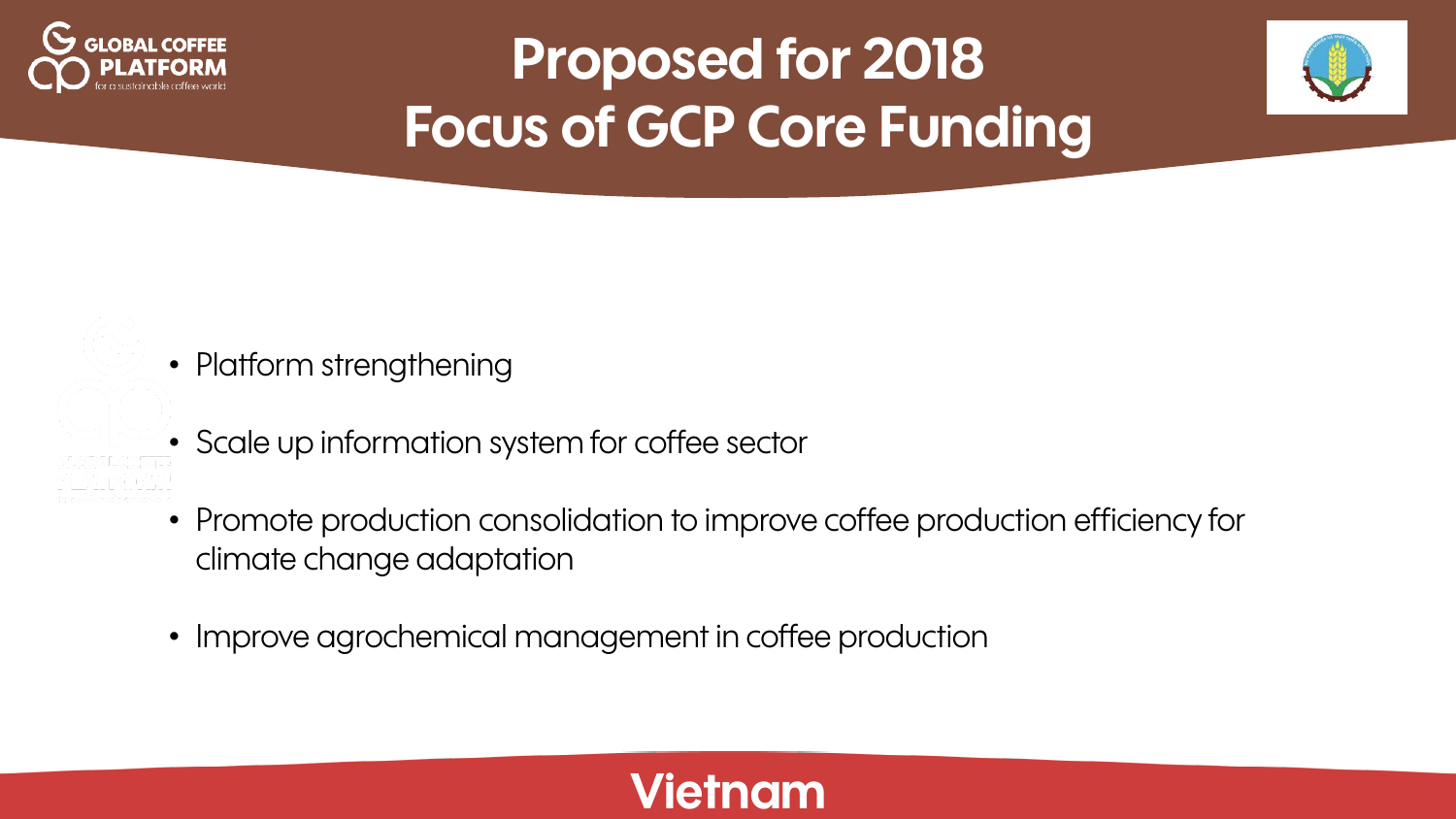







Promote and enhance public private partnership in coffee production and trade to achieve:

- Economic opportunities for farmers
- Food security
- Environmental sustainability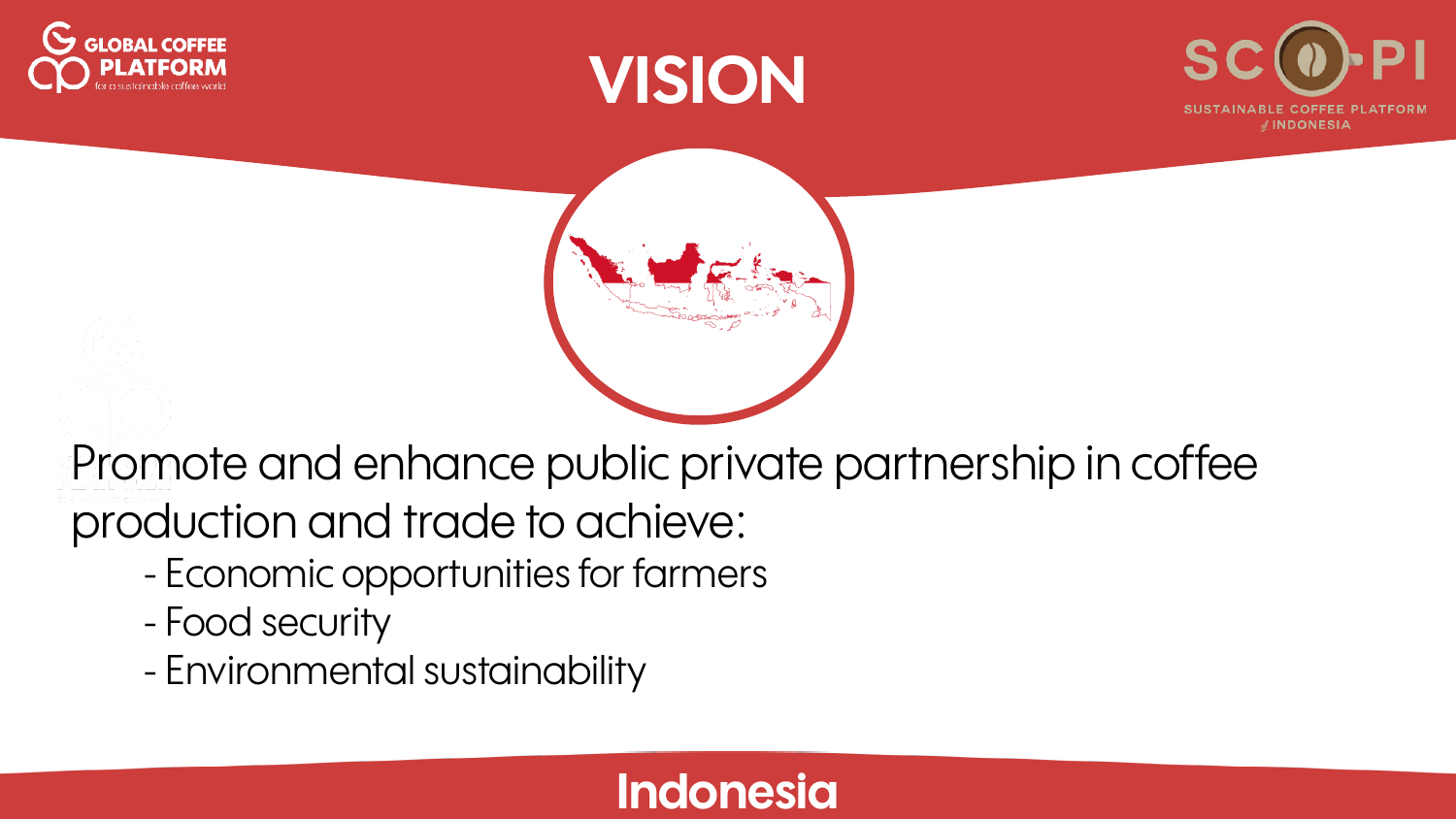





• National Sustainability Curriculum (NSC) roll out for Robusta: 123 master trainers and 720 lead farmers, and NSC Arabica launched: 61 master trainers



• Financial literacy training for 5 farmer groups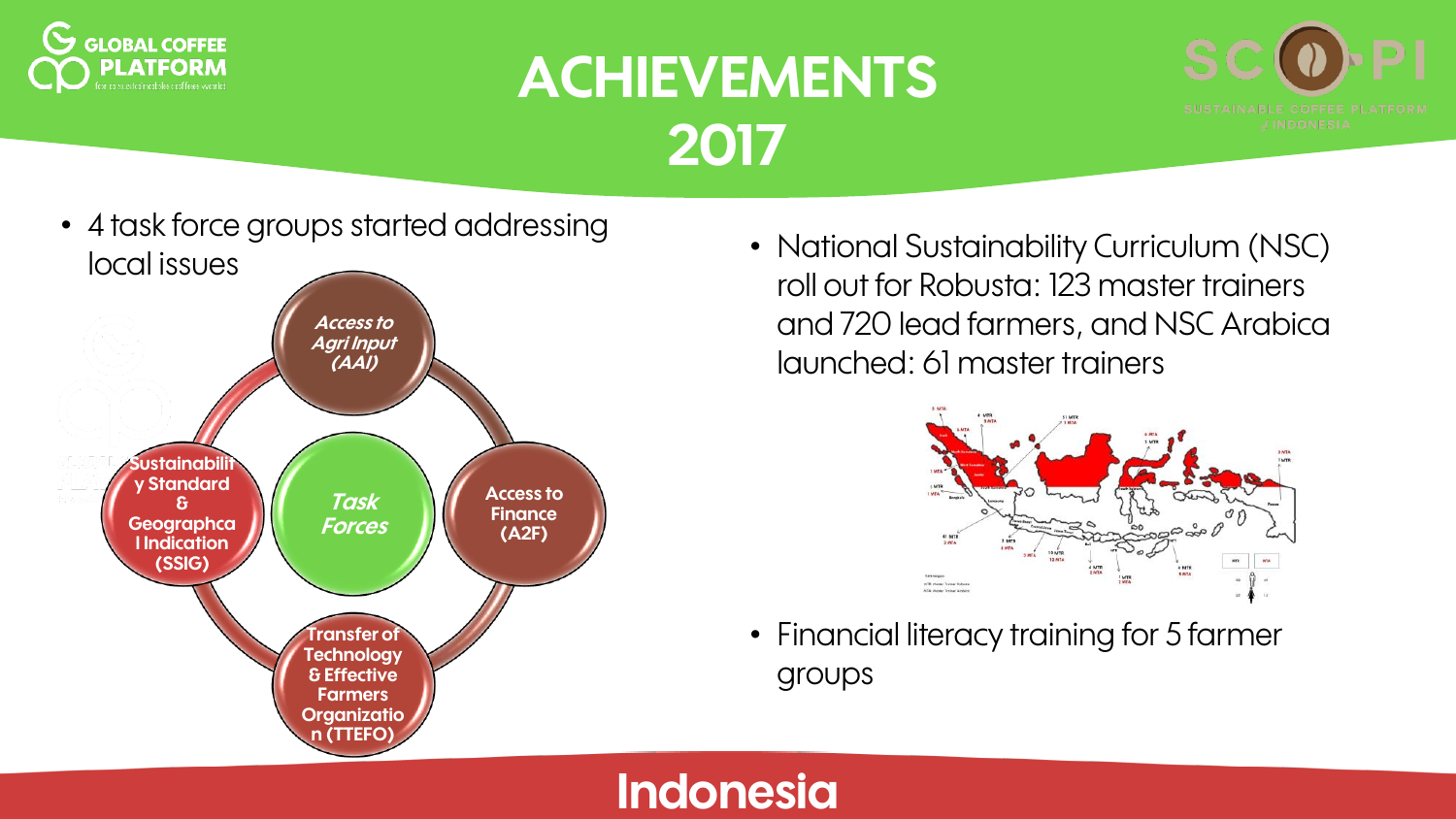



#### • **National Sustainability Curriculum**

- Roll out for Arabica
- Roll out for Robusta
- Reaching more Memorandum of Understanding with local government for collective action
- **Scale access to Finance**
- **Strengthen market access** for farmers